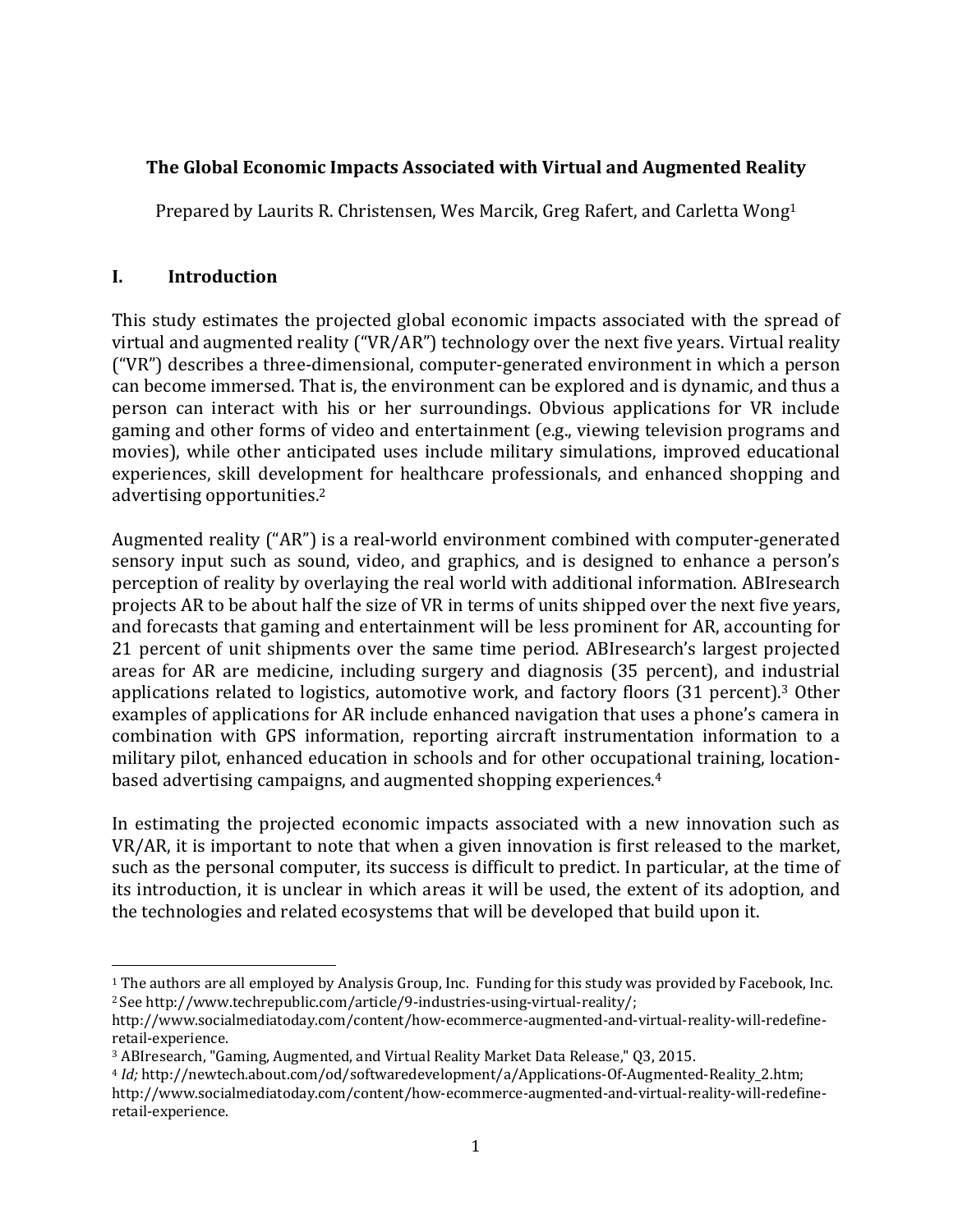For the above reasons, it is challenging to predict the economic potential of  $VR/AR$ . To address this challenge, we utilize a range of approaches and potential adoption scenarios to characterize the inherent uncertainty in any economic potential estimates. We first consider a "conservative approach" that estimates economic impact only in the form of revenues from VR/AR headset sales. We then consider a more optimistic "comparable" approach" that infers additional economic impacts that could be realized as a result of VR/AR adoption based on observed impacts associated with similar devices, namely smartphones and tablets.

For both of these approaches, we consider a range of  $VR/AR$  adoption forecasts representing a plausible set of possible scenarios that could be realized over the next five years, from a low-end based on adoption by only "innovators" to a high-end estimate based on more widespread adoption. In doing so, our analysis of economic impact relies on third party forecasts of VR/AR units over the next five years. Such forecasts are estimates based on numerous assumptions including the potential addressable market for VR/AR, adoption rates, and applications where VR/AR is projected to be successful. Given the need to make a number of assumptions, there exists a wide range of estimates for the spread of VR/AR technology. As an example, ABIresearch forecasts 52.4 million VR and AR global unit shipments in 2016-2018, with 35.7 million of those for VR and 16.7 million for AR. Over the next five years through 2020, that forecast increases to 160 million total units shipped, with VR accounting for 107 million and AR, 53 million.<sup>5</sup> In contrast, an alternate forecast by KZero predicts 80.2 million VR units corresponding to \$10.9 billion over the 2016-2018 period.<sup>6</sup> Yet another forecast by UBS predicts only approximately 17 million worldwide VR device shipments over the same period, reaching approximately 72 million over the five year period from 2016-2020.7

While we do not endorse any one set of forecasts, our analysis relies on choosing a set of unit forecasts from which to estimate economic impact. In order to consider a range of plausible scenarios over the next five years, we rely on forecasts developed by ABIresearch, $8$  a technology market intelligence company, but adjust them to represent three possible groups that could adopt  $VR/AR$  in that time frame: a lower bound scenario in which only innovators purchase VR/AR, a medium scenario in which both innovators and early adopters purchase VR/AR, and an upper bound scenario of more widespread adoption including innovators, early adopters and an early majority.<sup>9</sup> We refer to these as low, medium, and high adoption scenarios. Our adjustments to the ABIresearch forecasts

<sup>&</sup>lt;sup>5</sup> ABIresearch, "Gaming, Augmented, and Virtual Reality Market Data Release," Q3, 2015.

<sup>&</sup>lt;sup>6</sup> KZero Worldwide, "VR Market Sizing," at Slides 11 and 18.

<sup>7</sup> See http://www.ft.com/intl/cms/s/2/dae861ee-b275-11e5-b147-e5e5bba42e51.html.

<sup>&</sup>lt;sup>8</sup> ABIresearch's VR estimates are based on conversations with companies, early sales for released models and developer kits, planned released dates, and industry knowledge. Their AR estimates are also based on conversations with potential enterprise customers. In some cases, estimates may be understated; for example, Google Cardboard alone has already surpassed ABIresearch's forecast of 2.6 million VR Mobile device units in 2014-2015, having sold 5 million units to date. See

http://mashable.com/2016/01/27/google-cardboard-user-numbers/?utm\_cid=mash-prod-nav-subst#sEH0EjJNFqqn.

<sup>&</sup>lt;sup>9</sup> The terms "innovators," "early adopters," and "early majority" are used to conform to the terminology used by KZero.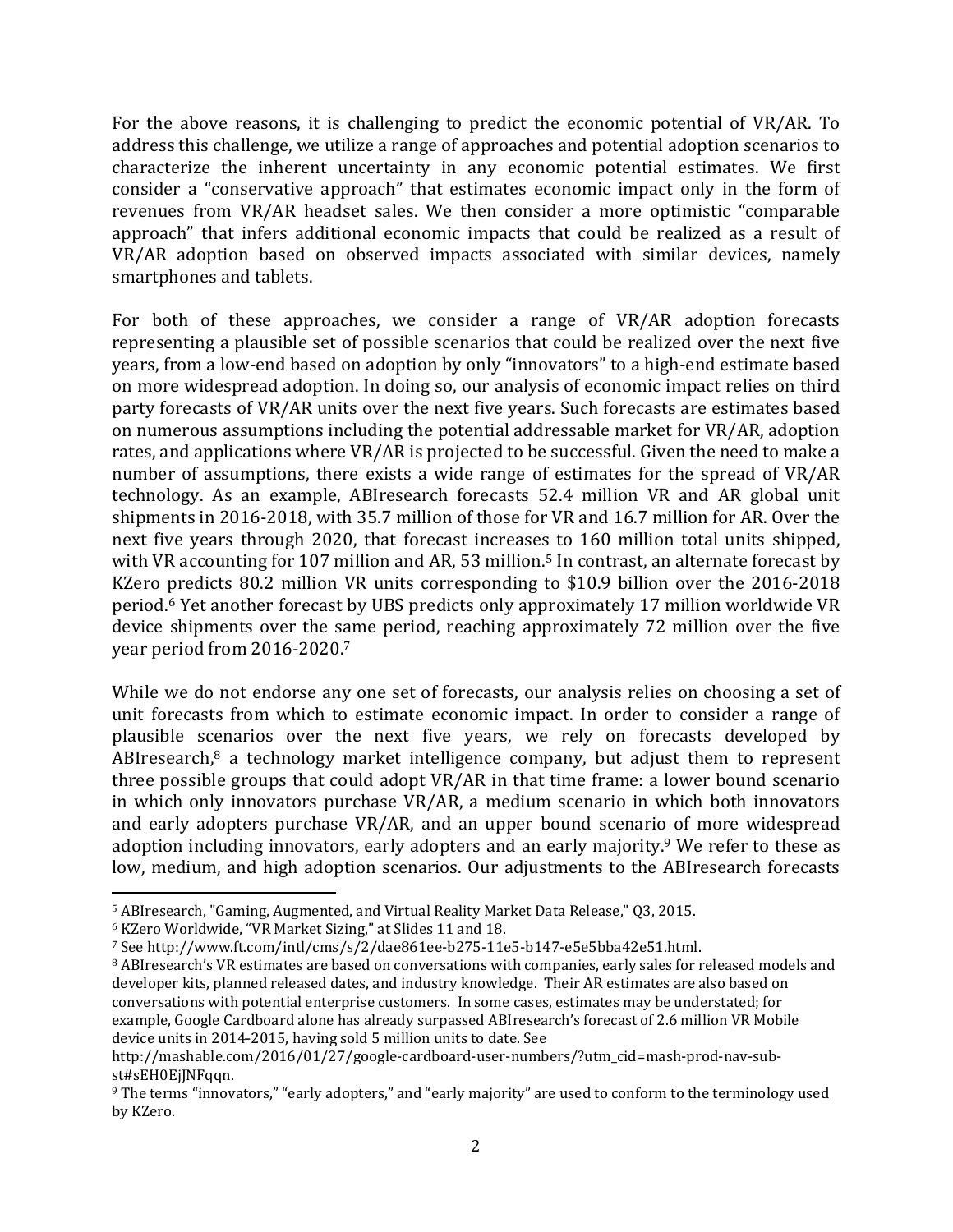are based on KZero's segmentation of its VR forecasts into these three groups, which are based on technology adoption customer segments identified in Everett Roger's landmark study *Diffusion of Innovations*.<sup>10</sup> KZero forecasts that in 2016 innovators will represent 14% of VR units, dropping to 12% in 2017 and 11% in 2018; while both innovators and early adopters will represent 52%, 45%, and 42% of units in those years, respectively.

In order to estimate forecasted  $VR/AR$  units in 2016–2020 for these three groups, we applied the KZero percentages to forecasts provided by ABIresearch for total VR and AR units, and assumed the 2018 percentages would hold for 2019-2020. As shown in Table 1, we estimate low adoption will represent 18.5 million units sold in 2016-2020, medium adoption will represent  $68.5$  million units,<sup>11</sup> and high adoption will represent  $160$  million units. 

| Year         | <b>Low Adoption</b> | <b>Medium Adoption</b> | <b>High Adoption</b> |
|--------------|---------------------|------------------------|----------------------|
| 2016         | 1.2                 | 4.4                    | 8.4                  |
| 2017         | 2.0                 | 7.3                    | 16.4                 |
| 2018         | 3.1                 | 11.6                   | 27.7                 |
| 2019         | 4.9                 | 18.1                   | 43.1                 |
| 2020         | 7.3                 | 27.1                   | 64.4                 |
| <b>Total</b> | 18.5                | 68.5                   | 159.9                |

| Table 1                                 |  |  |  |  |
|-----------------------------------------|--|--|--|--|
| Projections of VR/AR Units Shipped (MM) |  |  |  |  |
| $2016 - 2020$                           |  |  |  |  |

## **Notes:**

[1] Projected units include ABIresearch estimates for VR Standalone, VR Mobile, VR Tether, and AR Smart Glasses.

[2] Projected units for Low Adoption and Medium Adoption are calculated by taking the High Adoption projected units and multiplying by the corresponding KZero percentage for each year. Percentages for 2019 and 2020 are assumed to be the same as 2018. It is also assumed that the percentages for VR are the same for AR.

## **Sources:**

ABIresearch, "Gaming, Augmented, and Virtual Reality Market Data Release," Q3, 2015; KZero Worldwide, "VR Market Sizing," at Slide 11, available at: http://www.kzero.co.uk/blog/consumervirtual-reality-market-worth-13bn-2018/.

  $10$  KZero Worldwide, "VR Market Sizing," at Slides 7 and 11;

http://www.ondigitalmarketing.com/learn/odm/foundations/diffusion-of-innovation/;

http://www.ondigitalmarketing.com/learn/odm/foundations/5‐customer‐segments‐technology‐adoption/.  $11\,68.5$  million units for medium adoption is comparable in size to ABIresearch's gaming and entertainment industry projections for VR/AR totaling 71.9 million. ABIresearch, "Gaming, Augmented, and Virtual Reality Market Data Release," Q3, 2015.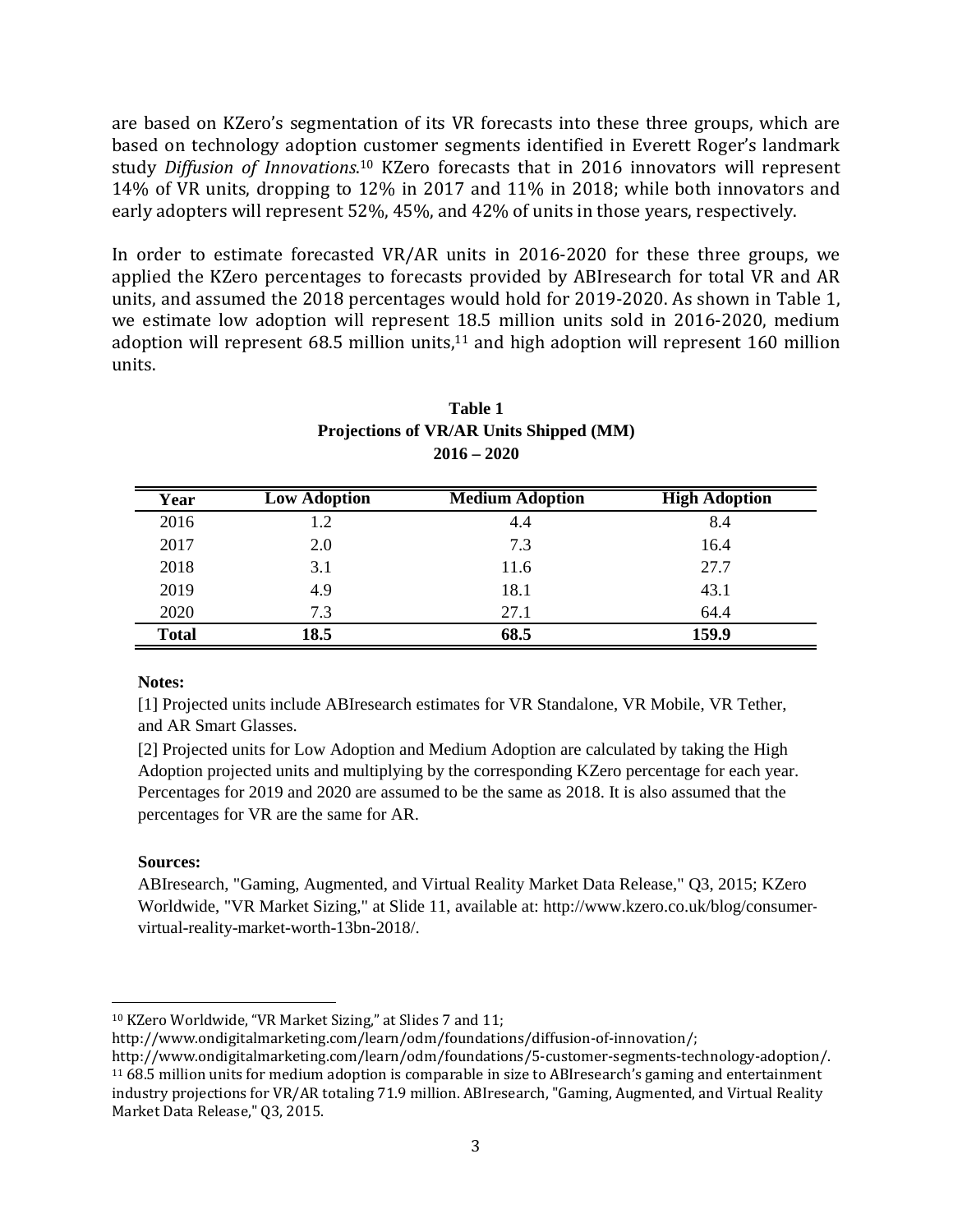We then use our  $VR/AR$  forecasts based on the above low, medium, and high adoption scenarios in two complementary approaches to estimate the economic impacts associated with VR/AR. In the first approach, we develop a conservative baseline that assumes that the only economic impact associated with  $VR/AR$  are the funds that consumers are forecasted to spend on VR/AR headsets over the next five years. This is conservative in that it does not account for the associated ecosystem that could develop around  $VR/AR$ , such as accessories and VR/AR applications, or the innovations that build on VR/AR and that cannot be easily predicted today. Using this approach, we forecast that global VR/AR revenues for 2016 to 2020 will total approximately \$2.8 billion for low adoption, \$10.3 billion for medium adoption, and  $$24.0$  billion for high adoption.<sup>12</sup>

In the second approach, we utilize past introductions of similar technologies to help inform the likely impacts of VR/AR. In particular, we view smartphones and tablets as sufficiently similar technologies to VR/AR to allow us to use an estimate of their economic impacts to infer the potential economic effects associated with VR/AR. Although clear differences exist between smartphones and tablets, and initial adoption of these devices far exceeded what is projected for VR/AR in the first five years, the expected uses of the devices and the ecosystems they would create are expected to be similar: for example, their use  $(1)$  for entertainment, such as gaming, as well as viewing television programs and movies, (2) for communication with co-workers, friends, and family, and (3) by professionals for example in the education, healthcare, and retail sectors.

Moreover, similar to smartphones and tablets, VR/AR is also expected to emerge as a platform for a myriad of applications, advertising, and commerce opportunities. Given how innovative VR/AR technology is, new apps will need to be designed and developed from the ground  $up,13$  much like they have been for smartphones. In this regard, Digi-Capital predicts that AR's "addressable market is similar to today's smartphone/tablet market" and "could open up a similar software and services economy to today's mobile market."<sup>14</sup> And, VR has the potential to create truly innovative, immersive content experiences that have not been experienced before. Blending VR with AR through augmentation with haptic technology opens up even more potential. According to industry analysts, VR/AR is "the next technology megatrend, the next evolution of computing, and ... has the potential to be as profound a technology platform as the smartphone today." $15$ 

<sup>&</sup>lt;sup>12</sup> We estimate the combined effect of VR and AR since both share many similarities with smartphones and tablets, and because VR and AR have significant economic potential. However, AR headsets currently primarily serve the enterprise market, making AR projections more uncertain due to the difficulty of predicting large enterprise contracts. If AR headsets are excluded from our conservative approach, we forecast that global VR revenues for 2016 to 2020 will total approximately \$1.9 billion for low adoption, \$6.9 billion for medium adoption, and \$16.1 billion for high adoption.

<sup>13</sup> See http://www.ft.com/intl/cms/s/2/dae861ee-b275-11e5-b147-e5e5bba42e51.html.  $14$  For VR, Digi-Capital predicts an addressable market of primarily core games and 3D files plus niche enterprise users with "consumer software and services economics similar to current games, films, and theme parks." See http://fortune.com/2015/04/25/augmented-reality-virtual-reality/.

<sup>&</sup>lt;sup>15</sup> See http://www.foxbusiness.com/technology/2015/06/11/why-virtual-reality-will-be-bigger-thansmartphones/, citing Piper Jaffray analyst Gene Muster and Barron's Tiernan Ray.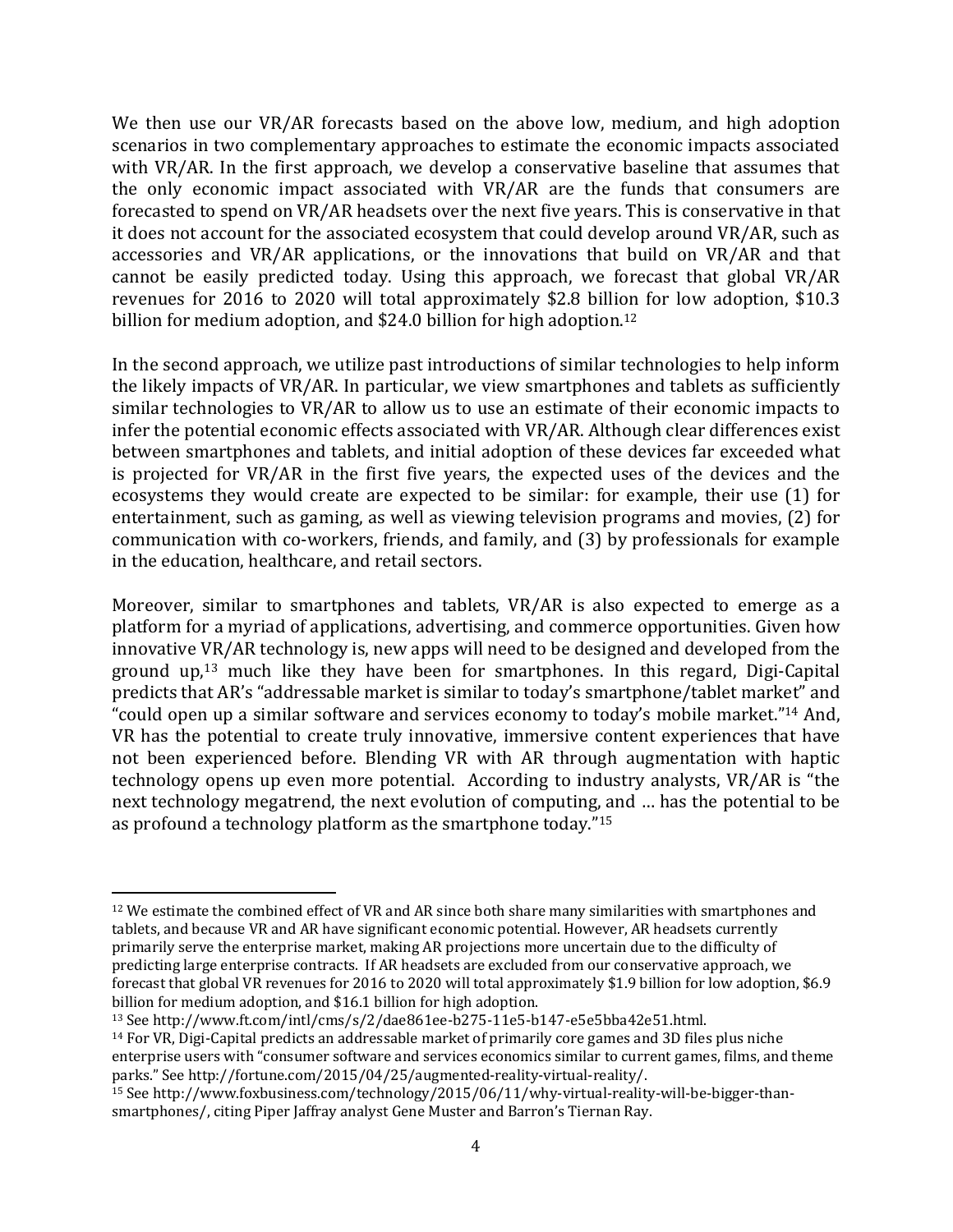In using smartphones and tablets to help inform the likely impacts of  $VR/AR$ , we first develop an econometric approach to estimate the relationship between GDP levels and smartphone and tablet sales, while controlling for other macroeconomic factors that also affect GDP. Using this estimated relationship between GDP and smartphone and tablet sales, along with data on smartphone and tablet ownership costs, we then estimate the multiplier associated with the average cost to a consumer of acquiring and using a smartphone or tablet over its life, relative to the average impact of a smartphone or tablet on GDP. This multiplier captures the additional GDP impact of smartphones and tablets over and above what consumers spend to own those devices. This additional GDP impact represents the economic activity associated with the ecosystem that has developed around smartphones and tablets, including, for example, applications development, accessories, and productivity enhancements, and does not include money spent to purchase devices and pay for monthly phone and data plans.

We find that the impact of an additional smartphone or tablet on GDP represents a multiplier of approximately 4.3 times the cost to the consumer of owning the device. In other words, for every \$100 spent on a device, an additional \$430 of total GDP benefit is generated. We can then apply this multiplier to projected VR/AR headset revenues for 2016-2020, effectively scaling the per-unit economic impact of a smartphone or tablet to the projected size of the VR/AR market in the next five years. This yields an additional estimated global economic impact of VR/AR ranging from \$11.8 billion for low adoption, to \$43.7 billion for medium adoption, to \$102.0 billion for high adoption in the 2016-2020 time period. Thus, we estimate the total economic potential of VR/AR technology over the next five years could be \$14.6 billion for low adoption, representing the addition of \$2.8 billion in headset revenues and \$11.8 billion in additional multiplier effect capturing related ecosystems of economic activity. This total economic potential could reach \$54.0 billion for medium adoption or could be up to \$126.0 billion for high adoption. Our results are summarized below in Table 2.16

<sup>&</sup>lt;sup>16</sup> If AR headsets are excluded from our comparable approach, we estimate that for VR, the additional economic impact for 2016 to 2020 will total approximately \$7.9 billion for low adoption, \$29.4 billion for medium adoption, and \$68.5 billion for high adoption. Thus, we estimate the total economic potential of VR technology over the next five years could be \$9.8 billion for low adoption, representing the addition of \$1.9 billion in headset revenues and \$7.9 billion in additional multiplier effect capturing related ecosystems of economic activity. This total economic potential could reach \$36.3 billion for medium adoption or could be up to \$84.6 billion for high adoption.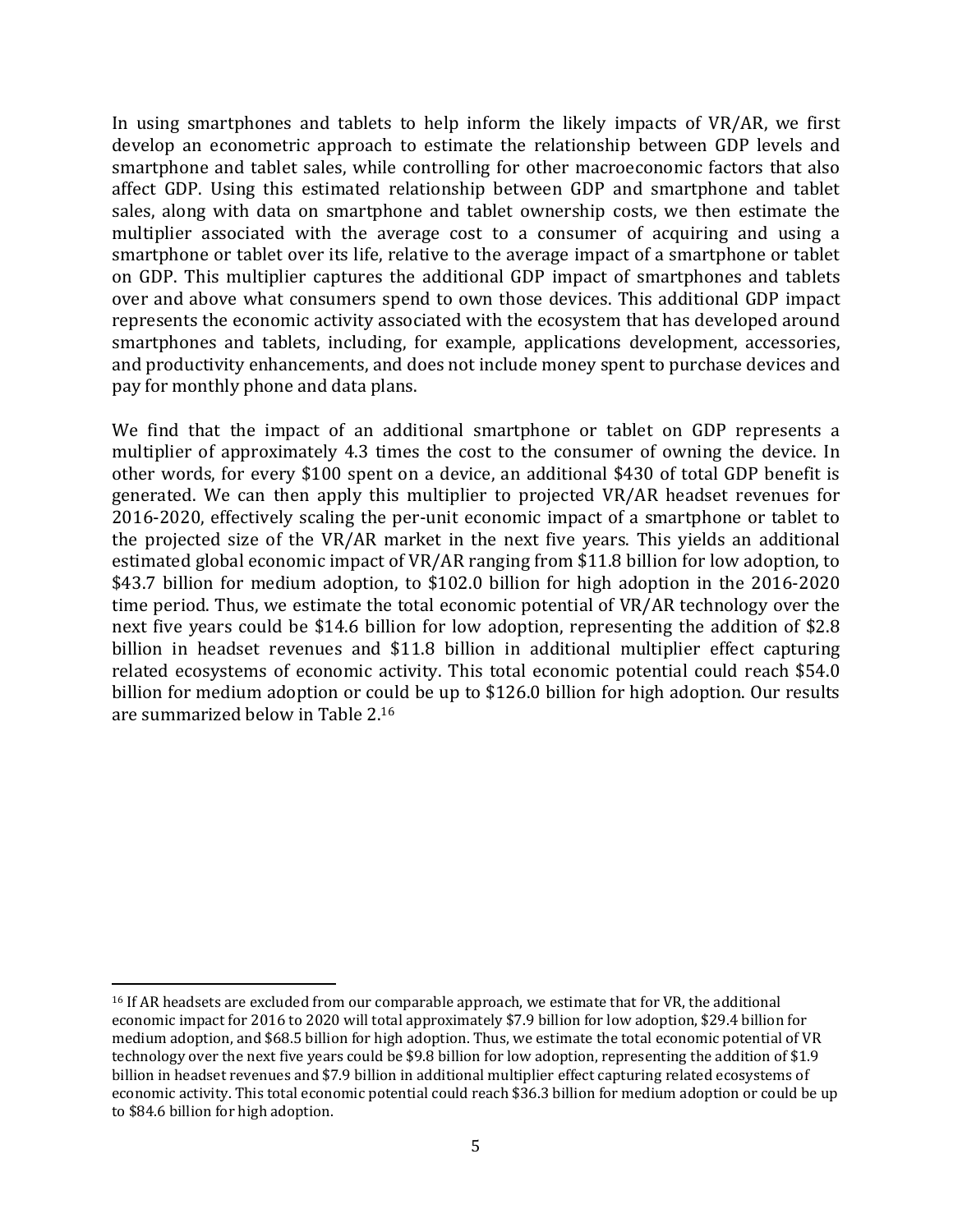|                                           | <b>Low Adoption</b> | <b>Medium Adoption</b> | <b>High Adoption</b> |
|-------------------------------------------|---------------------|------------------------|----------------------|
| [1] Conservative Approach (\$B)           | \$2.8               | \$10.3                 | \$24.0               |
| [2] Comparable Approach (\$B)             | \$11.8              | \$43.7                 | \$102.0              |
| [3] Estimated Total Economic Impact (\$B) | \$14.6              | \$54.0                 | \$126.0              |

**Table 2 Estimated Economic Impact of VR/AR Technology (\$B) 2016 – 2020**

### **Notes:**

[1] From Table 3. [2] From Table 6.  $[3] = [1] + [2]$ .

### **Sources:**

Table 3; Table 6.

It is important to note that we have estimated the effect of  $VR/AR$  on the economy, as measured by GDP. However, the impact of VR will extend beyond the economy, with experts predicting a range of social benefits. For example, research has found that immersive virtual reality experiences have been shown to engender racial sensitivity, greater empathy for those with disabilities, respect for the environment, and an increased willingness to help others.<sup>17</sup> Research also shows VR can effectively convey health messages by showing people the effect of poor health choices on their future selves.<sup>18</sup> AR has also been shown to have social benefits, for example in education through learning gains, increased student motivation, and facilitating interaction and collaboration.<sup>19</sup> Some of these social impacts will have economic consequences, which may be accounted for in our estimates. For instance, if experiential education through AR leads to increased student engagement and, thus, more qualified and productive workers, we may pick up on this effect in our economic impact estimates. However, there are also benefits to individuals and society that are not accounted for in our models, both tangible and intangible. We leave the estimation of these effects to future research.

In what follows, we describe our methodology for estimating the potential economic impacts of VR/AR in detail in Section II. Using this methodology, we then discuss a range of potential economic impacts in Section III.

## **II. Methodological Approach**

In estimating the potential economic effects associated with a relatively new technology such as VR/AR, it is important to recognize the difficulty associated with accurately

 <sup>17</sup> See http://www.fastcoexist.com/3041200/could-virtual-reality-make-us-better-people.

<sup>18</sup> *Id.*

<sup>&</sup>lt;sup>19</sup> Bacca, I., Baldiris, S., Fabregat, R., Graf, S., & Kinshuk. (2014). "Augmented Reality Trends in Education: A Systematic Review of Research and Applications." *Educational Technology & Society*, *17* (4), 133–149.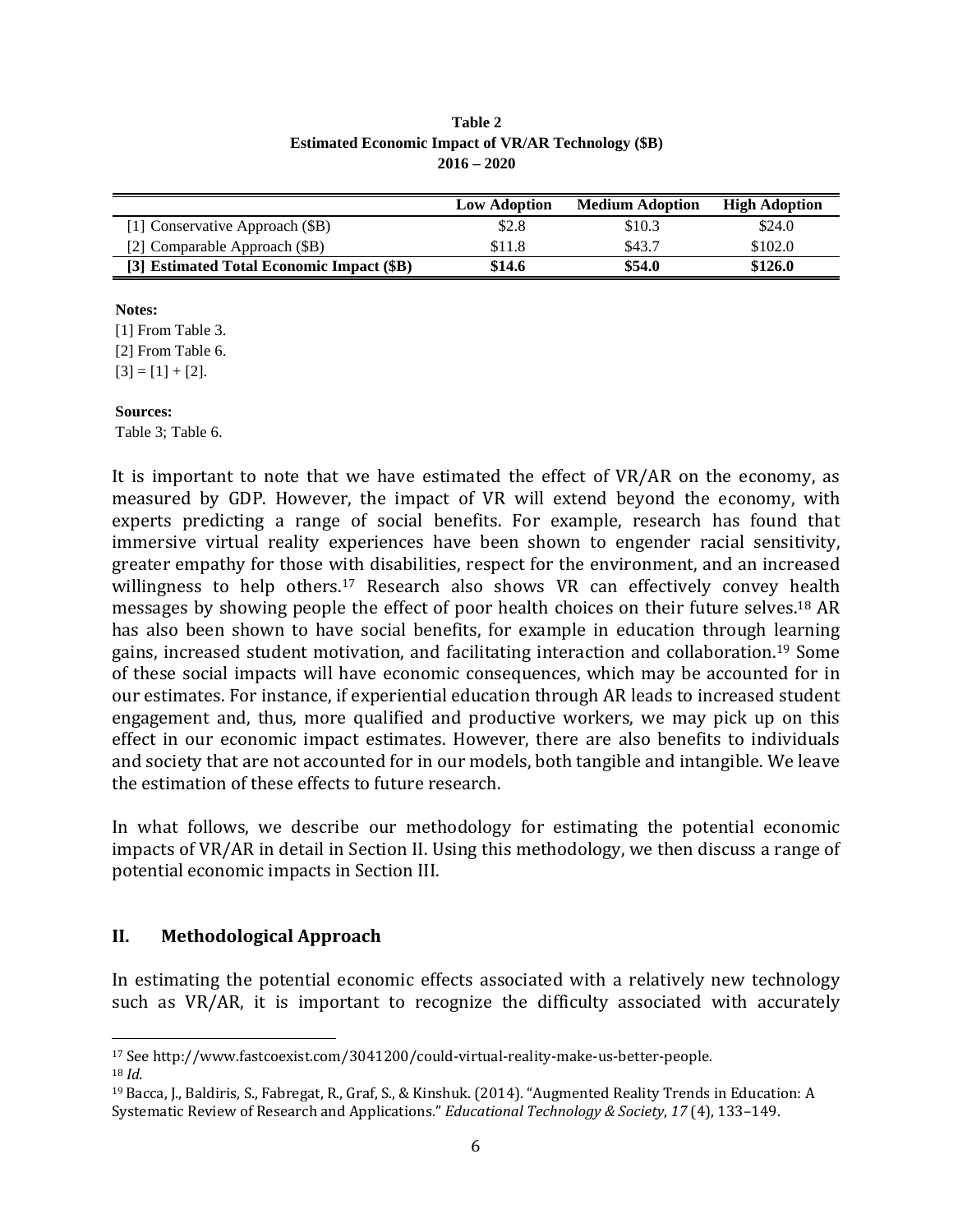predicting its future economic impacts. This stems from the fact that it is challenging to predict, *a priori*, the areas in which VR/AR will be used, the extent of adoption of VR/AR, the technologies that will be developed that build upon VR/AR, and the associated economic impacts.

This is highlighted by the illustrative example of the history of moving pictures, in which numerous developments occurred that could not have been predicted at the outset. When film was first introduced in the late 1800s, it represented a new, innovative medium for recording and distributing content to consumers.<sup>20</sup> Before moving pictures, the only way to experience places, events, and entertainment beyond photographs, static pictorial renderings, or written and verbal descriptions, was by being present and viewing live. With the advent of film, a range of content, from news to motion pictures, became accessible as moving pictures at designated times in designated places (i.e., theaters).<sup>21</sup> Subsequent innovation in the moving picture industry experienced varying degrees of success with the most successful building upon prior innovations and leading to the development of related ecosystems. 

Decades after the invention of moving pictures, the introduction of the television, a very successful innovation, made moving picture content even more accessible to individual consumers by bringing it into their homes. Televisions allowed for a range of content to be broadcast simultaneously, still at designated times, giving consumers more viewing options in the comfort of their own homes.<sup>22</sup> An ecosystem related to television developed that included the manufacture of televisions, television production studios, and television advertising.23

Following television, the next phase in the evolution of moving pictures content was recorded video distribution, first through video cassettes and later DVDs, along with their related playback machines.<sup>24</sup> These devices relaxed the time constraint on consuming video content by allowing consumers to view what they wanted, when they wanted. Along the way, the viewing experience was continually enhanced by advances in resolution (i.e., high definition) and display technology.<sup>25</sup> On-demand viewing was even further enhanced by the innovation of on-demand streaming, which significantly diminished the importance of playback machines, video cassettes, DVDs, and live television shows.<sup>26</sup>

<sup>&</sup>lt;sup>20</sup> See http://www.britannica.com/art/history-of-the-motion-picture.

<sup>&</sup>lt;sup>21</sup> See http://www.britannica.com/art/history-of-the-motion-picture;

http://www.clpgh.org/exhibit/neighborhoods/downtown/down\_n71.html. 

<sup>&</sup>lt;sup>22</sup> See http://www.britannica.com/art/history‐of‐the‐motion‐picture/The‐war‐years‐and‐post‐World‐War‐ II‐trends#toc284132. 

<sup>&</sup>lt;sup>23</sup> See http://www.emmytvlegends.org/resources/tv-history;

http://www.nytimes.com/1995/07/18/us/last-us-tv-maker-will-sell-control-to-koreans.html;

http://www.detroitnews.com/story/opinion/2014/10/22/americans-make-tvs/17680951/;

http://www.historyoftelevision.net/history\_tv\_ads.html. 

<sup>&</sup>lt;sup>24</sup> See http://www.aes.org/aeshc/docs/recording.technology.history/notes.html;

https://transition.fcc.gov/omd/history/tv/documents/76years\_tv.pdf. 

<sup>&</sup>lt;sup>25</sup> See http://blogs.reuters.com/data-dive/2014/12/17/a-very-brief-history-of-television-displays/.

 $^{26}$  See http://www.washingtonpost.com/wp-dyn/content/article/2005/06/14/AR2005061401794.html;

http://www.forbes.com/sites/dadehayes/2013/07/08/six-reasons-why-dvds-still-make-money-and-wont-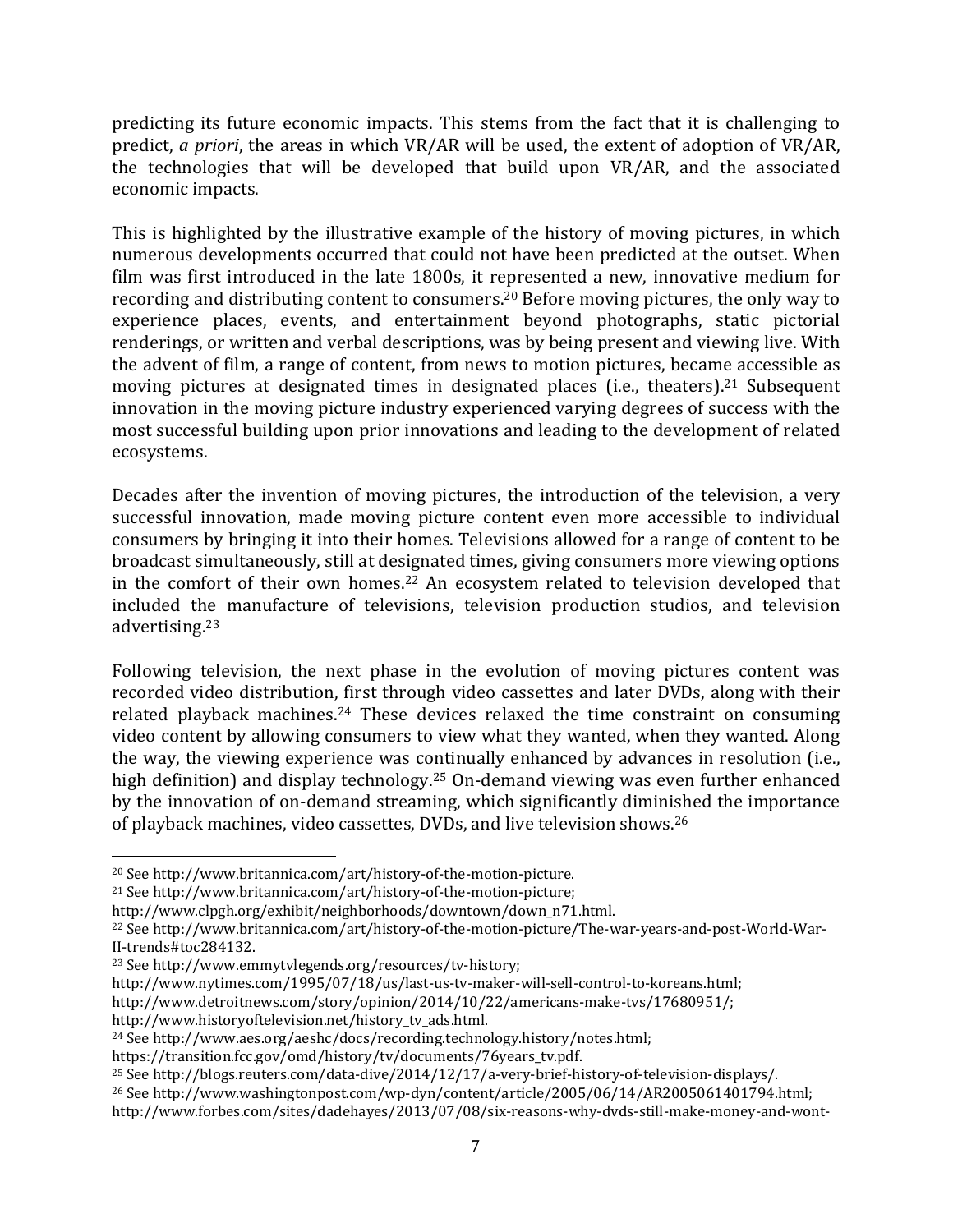At present, mobile viewing is a quickly growing medium for viewing content.<sup>27</sup> This innovation allows viewers to watch moving picture content wherever they happen to be. An ecosystem that includes smartphone and tablet manufacturing, providing wireless internet connections, and mobile applications and ads has developed as part of the popularity of mobile devices.<sup>28</sup> The evolution of moving pictures has thus evolved from viewing content at set times and set locations to on-demand viewing anywhere. Critically, the innovation of mobile viewing was built upon previous innovations such as television and recorded videos.  $VR/AR$  technology could be poised to become the next successful wave in this history of technological innovation. According to the *Financial Times*, VR "could become as big as cinema and television," $^{29}$  thus potentially claiming its place as the next phase in the way consumers consume innovative content including video entertainment. 

The example of motion pictures discussed above illustrates the unpredictable path of innovation. Given the challenges associated with predicting the future of a given innovation, we take two complementary approaches in estimating the potential economic impacts of VR/AR over the next five years.

# a. *Conservative (Sales‐Based) Approach*

In the first, which we term the "conservative approach," we predict the economic impact of VR/AR technology by estimating the size of the VR/AR headset marketplace. To do so, we estimate the revenue that these products will generate over the next five years by relying on two sources of data: projected sales shipments of VR/AR headsets and the expected average selling price of these headsets. The sales shipment forecast data are provided by ABIresearch<sup>30</sup> and adjusted by KZero estimates to arrive at forecasts for three potential adoption scenarios: low adoption representing 18.5 million headsets shipped between 2016 and 2020; medium adoption representing 68.5 million headsets, or high adoption

<u> 1989 - Johann Stoff, fransk politik (d. 1989)</u>

die‐anytime‐soon/; http://www.businessinsider.com/online‐streaming‐is‐making‐the‐dvd‐obsolete‐2013‐1; http://www.theguardian.com/media-network/2015/feb/05/netflix-subscription-services-television-adrevenues. 

<sup>&</sup>lt;sup>27</sup> See http://www.nytimes.com/2012/02/09/business/media/young-people-are-watching-but-less-oftenon-tv.html? r=0; http://www.ericsson.com/res/docs/2015/consumerlab/ericsson-consumerlab-tv-media-2015.pdf; http://www.forbes.com/sites/markhughes/2015/03/21/the-millennial-trends-that-are-killingcable/. 

<sup>&</sup>lt;sup>28</sup> See http://www2.deloitte.com/content/dam/Deloitte/se/Documents/technology-media-

telecommunications/Digital‐Democracy‐Survey‐DDS\_Executive\_Summary\_Report\_Final\_2015‐04‐20‐tmt.pdf; http://www.gartner.com/newsroom/id/2939217; 

http://www.pewinternet.org/files/2015/03/PI\_Smartphones\_0401151.pdf; 

http://www.businessinsider.com/mobile‐web‐vs‐app‐usage‐statistics‐2014‐4; 

http://www.businessinsider.com/mobile‐video‐advertising‐growth‐2015‐5. 

<sup>&</sup>lt;sup>29</sup> See http://www.ft.com/intl/cms/s/0/b29a3106-9761-11e5-9228-87e603d47bdc.html.

<sup>&</sup>lt;sup>30</sup> ABIresearch's VR estimates are based on conversations with companies, early sales for released models and developer kits, planned released dates, and industry knowledge. Their AR estimates are also based on conversations with potential enterprise customers.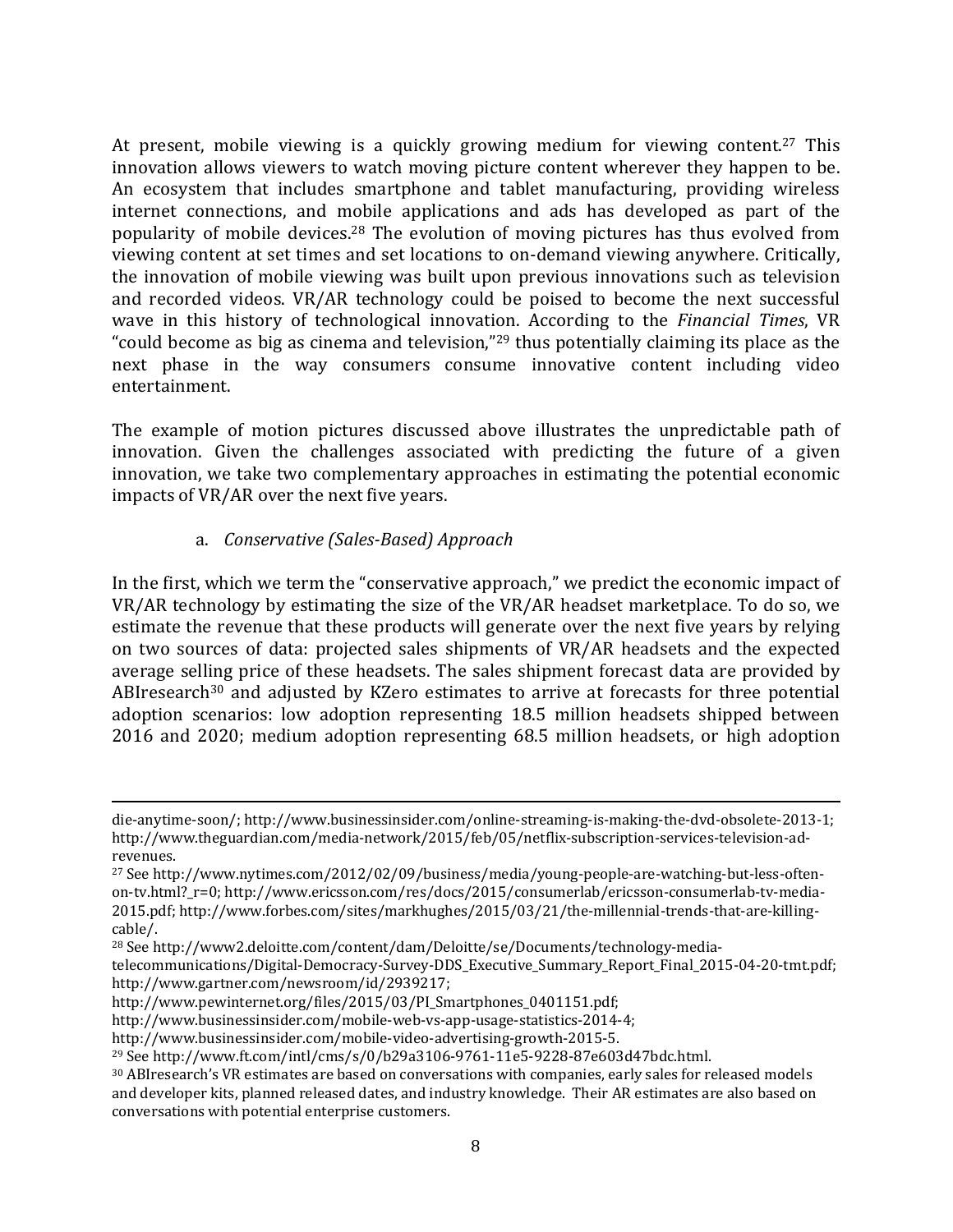representing 160 million headsets.<sup>31</sup> Average selling prices for VR headsets are obtained from KZero,<sup>32</sup> and are estimated to be \$150.<sup>33</sup> It is important to note that this approach is likely to be conservative because it assumes a lower sales price for VR/AR headsets than is currently observed (which reduces our economic impact results), $34$  strictly includes the sales of headsets and excludes all revenues that could be gained through sales of peripheral products (e.g., computers, software, and input systems), and it excludes related applications and innovations that build upon VR/AR.

# b. *Comparable (Econometric) Approach*

In the second approach, which we term the "comparable approach," we utilize past introductions of similar technologies to help inform the likely impacts of VR/AR. In particular, as discussed above, we view smartphones and tablets as sufficiently similar technologies to VR/AR, and use estimates of the economic impacts of smartphones and tablets to predict the potential economic effects associated with VR/AR.

We believe that the use of smartphones and tablets as a proxy for VR and AR technology is a reasonable comparison based on the way both of these technologies are used and relied upon. The iPhone and iPad were first released in 2007 and 2010, respectively;<sup>35</sup> today, users of these devices can keep all of their contacts in one place, navigate using GPS functionality, communicate over voice, text, email, and video, read documents electronically, take pictures, record videos, surf the internet, watch movies and television programs, listen to music, connect via social media, and play games. Additionally, tablets provide more computing power and a larger screen, $36$  which, for example, lends tablets to more popular use for entertainment and productivity related tasks. $37$ 

 <sup>31</sup> See Table 3. ABIresearch defines AR and VR as "AR and VR differ primarily in their screen usage; AR overlays info on top of natural vision with pass-through technology, while VR completely obscures a user's vision with display." ABIresearch, "Gaming, Augmented, and Virtual Reality Market Data Release," Q3, 2015. <sup>32</sup> KZero defines a virtual reality device as "a piece of hardware resembling goggles. A user places this unit on their head and sees a digital image on a display as opposed to seeing the real-world around them." KZero Worldwide, "Consumer Virtual Reality State of the Market Report," March 2014, Version 1.2, at Slide 2.  $33$  KZero Worldwide, "VR Market Sizing," at Slide 17.<br> $34$  The \$150 average selling price we use only represents VR headsets. AR headsets are currently primarily

targeted for the enterprise market at much higher price points, for example around \$2,000 (based on conversations with ABIresearch). Thus, the economic impact of AR based on the conservative approach may be even higher than we estimate due to higher average selling prices.

<sup>35</sup> The iPhone and iPad are both considered to be the first of their kind, and have led to the development of many similar devices. See http://www.nytimes.com/2007/06/27/technology/circuits/27pogue.html; http://www.nytimes.com/2010/04/04/technology/04ipad.html. 

<sup>&</sup>lt;sup>36</sup> See http://www.pcworld.com/article/2602917/laptop-vs-tablets-how-they-compare-for-trueproductivity.html. 

 $37$  Even though tablets lack the ability to make phone calls, most have more processing power and therefore more functionality with other programs. See

http://www.pcworld.com/article/247387/5\_ways\_tablets\_are\_better\_than\_laptops\_or\_smartphones.html; https://www.catalystmr.com/wp-content/uploads/2010/11/iPad Effect Mag merged 1110.pdf; http://techcrunch.com/2011/02/12/10-reasons-to-buy-a-tablet-and-5-reasons-not-to/.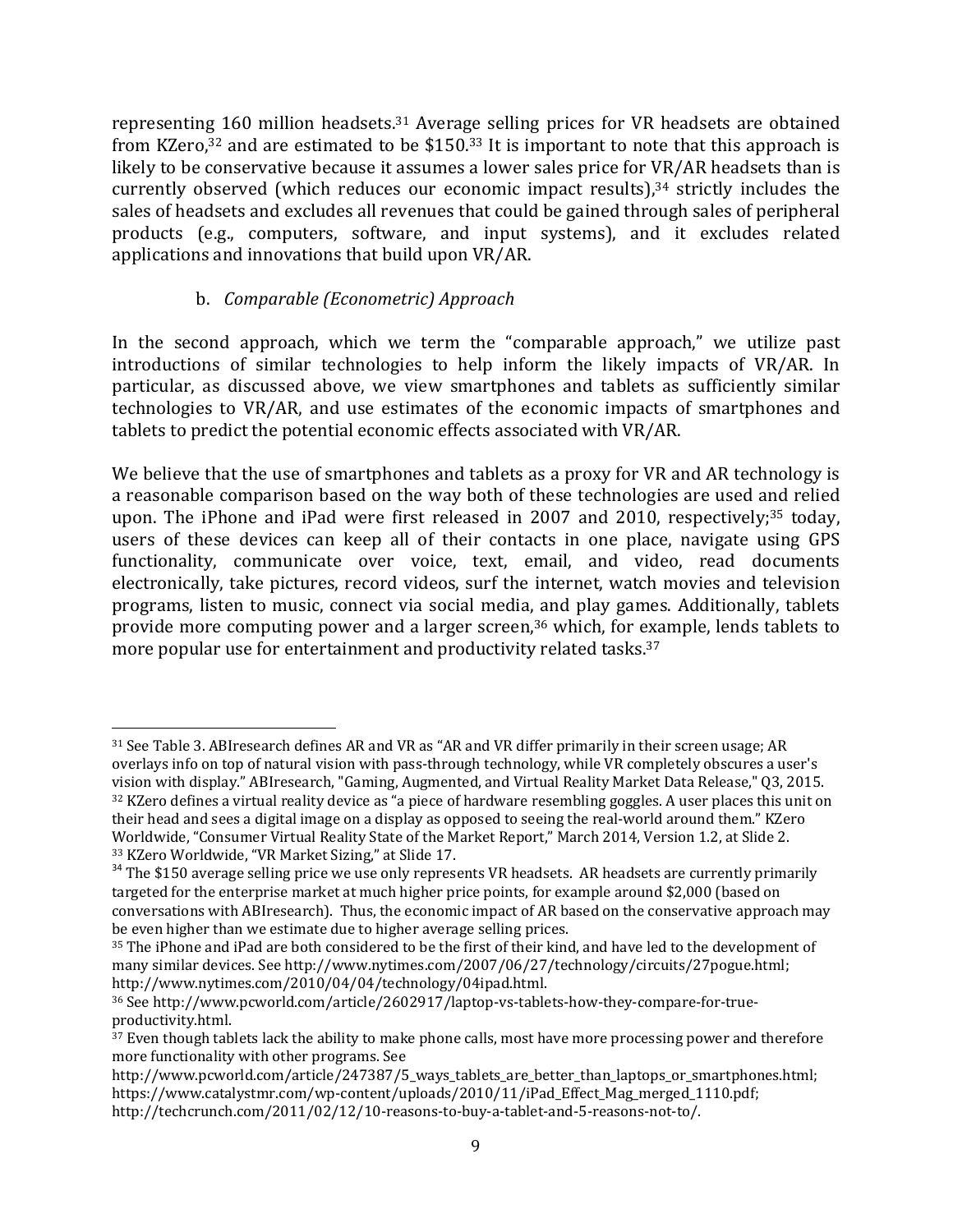Smartphones and tablets are now indispensable to many industries and have increased productivity of the global economy.<sup>38</sup> For example, smartphones and tablets have enabled near instantaneous communication that has become the expectation for those conducting business. These devices allow employees to stay connected by email, text, voice, and video while giving them the ability to work on-the-go.<sup>39</sup> Currently, healthcare professionals use smartphones and tablets to access health records, communicate and consult with patients, access textbooks, guidelines and medical literature, and track vital signs of patients.<sup>40</sup> Smartphones and tablets have also become an important part of the education system, allowing students to access virtual textbooks, participate in learning labs, and create their own personalized learning environments.<sup>41</sup>

VR/AR is likely to be the next major technological development in line with its smartphone and tablet predecessors. This technology has promising applications in the same industries as smartphones and tablets, and eventually may surpass the economic contributions of smartphones and tablets.<sup>42</sup> Some industry insiders, such as Oculus founder Palmer Lucky, believe that VR/AR "could replace smartphones for mainstream users" in the future, "becoming the tech industry's dominant computing platform."<sup>43</sup> In addition to enhancing smartphone capabilities such as navigation, communication, and entertainment, VR will create opportunities for new experiences such as virtual meetings and conferences, $44$ doctors simulating risky surgeries prior to operating,<sup>45</sup> and allowing for the interactions of virtual classmates.<sup>46</sup> Similarly, AR also has practical applications for the future, including heads up displays in vehicles and the ability to turn blueprints to life before committing to the manufacturing process.<sup>47</sup> Education professionals also hope that VR/AR can be adapted to the classroom, allowing kids to take tours of museums and places that are not financially accessible, or to experience phenomena in 3-D to help conceptualize abstract concepts.<sup>48</sup> Ultimately, these advances in technology draw strong comparisons to the benefits that smartphones and tablets currently provide, making them a good proxy for what VR/AR can contribute economically.

<sup>44</sup> AltspaceVR is creating software that allows businesses to host meetings with virtual avatars. The app tracks head movements to allow for more nonverbal communication, which cannot be captured while talking on the phone. See http://www.latimes.com/business/lafivirtualreality20150109story.html.

<sup>38</sup> See Williams, Chris, Gabriel Solomon, and Robert Pepper, "What is the impact of mobile telephony on economic growth?" Deloitte, GSMA, and Cisco, November 2012. 39 See 

http://www.business2community.com/mobileapps/rolesmartphonesbusinesses01012882#oAmwAETjFWL ae6Xy.97. 

<sup>40</sup> See http://www.ncbi.nlm.nih.gov/pmc/articles/PMC4029126/. 

<sup>&</sup>lt;sup>41</sup> See http://www.edweek.org/dd/articles/2013/02/06/02reading.h06.html.

<sup>42</sup> See http://techcrunch.com/2015/04/06/augmented-and-virtual-reality-to-hit-150-billion-by-2020/#.zowrkeu:R0vA. 

<sup>43</sup> See http://www.ft.com/intl/cms/s/2/dae861ee-b275-11e5-b147-e5e5bba42e51.html.

<sup>45</sup> See http://www.livescience.com/44384-oculus-rift-virtual-reality-uses-beyond-gaming.html.

<sup>&</sup>lt;sup>46</sup> See http://www.ign.com/articles/2015/12/09/9‐things‐virtual‐reality‐r‐will‐change‐other‐than‐games. <sup>47</sup> See http://www.huffingtonpost.com/brandon-gorrell/chevy-someday-augmented-

reality\_b\_4137851.html; http://www.techrepublic.com/article/microsoft-hololens-what-does-it-mean-forbusiness/. 

<sup>48</sup> See http://www.vrs.org.uk/virtualrealityeducation/; 

http://www.usatoday.com/story/tech/2015/09/28/google‐rolls‐out‐virtual‐reality‐field‐trips/72825732/.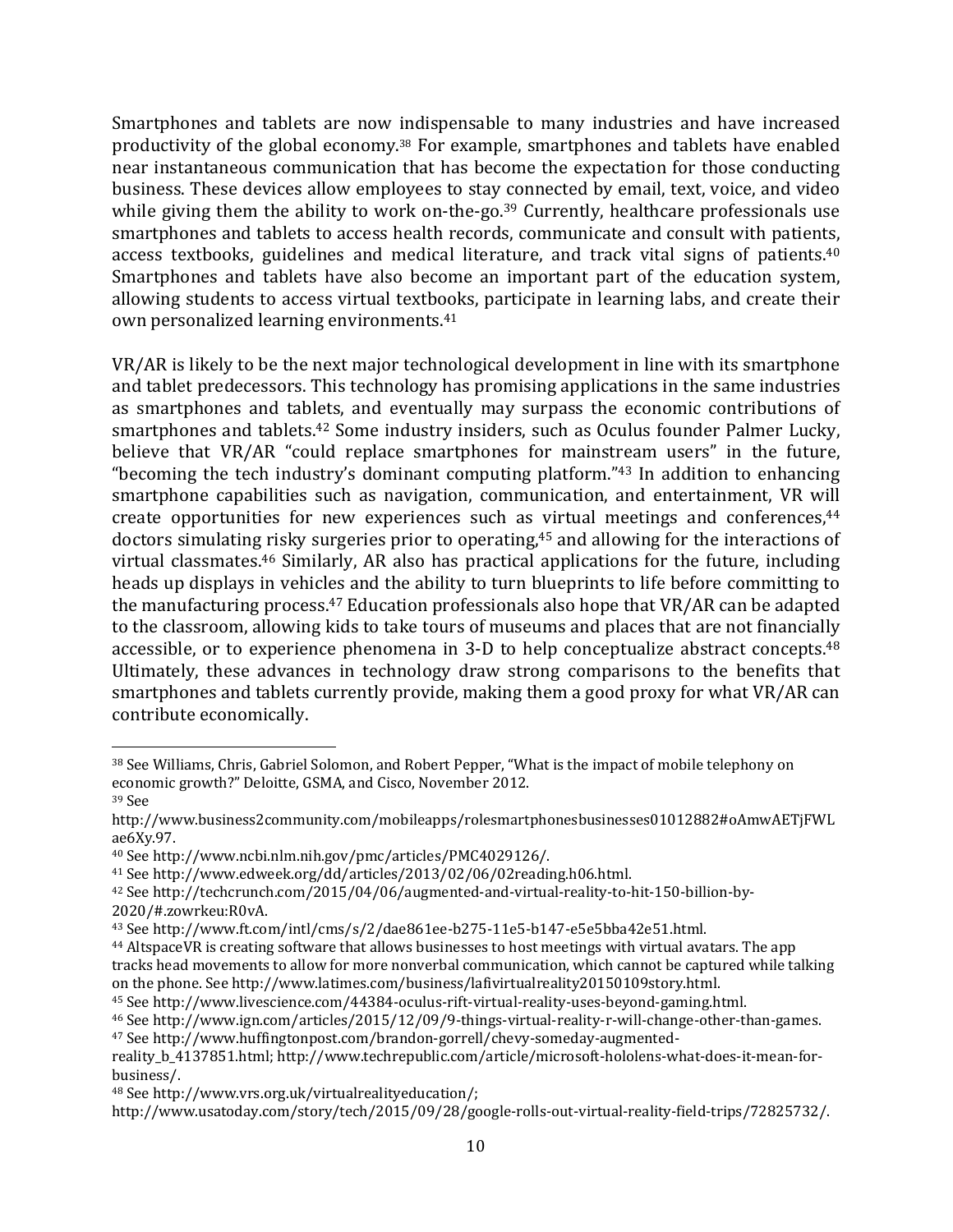A portion of the economic impact of smartphones and tablets is associated with the broader ecosystem related to these devices.<sup>49</sup> For example, there are millions of developers registered in the Apple database for applications, which allows for innovation and creation on a large scale. On the Apple App Store alone, there were an estimated 1.2 million apps and 75 billion downloads as of June  $2014.50$  The success of VR/AR will be just as dependent on the applications and media that will be created for these products and will rely on developers to make content that can take advantage of the hardware provided by manufacturers. This application ecosystem represents significant economic impacts associated with smartphones and tablets, and a similar ecosystem has the potential to contribute substantial economic impacts as a result of VR/AR technology.<sup>51</sup>

In using smartphones and tablets to help inform the likely impacts of VR/AR, we first develop a robust, econometric approach to estimate the relationship between GDP levels and smartphone and tablet sales, while controlling for other macroeconomic factors that also affect GDP. The factors for which we control are closely related to the controls from a seminal economic growth paper published by Robert Barro in May 1991.<sup>52</sup> In it, Barro analyzes how GDP per capita growth in a cross section of countries is explained by a set of macroeconomic indicators, including education, fertility and mortality rates, government consumption, infrastructure investment, market distortions, and political instability.<sup>53</sup> Our fully specified model is also informed by two additional papers that incorporate broadband use and patent applications to account for the effects of a country's broadband infrastructure and technological innovation on GDP.<sup>54</sup> The fully specified GDP model, which is estimated at the country- and year-level, is structured as: $55$ 

<sup>49</sup> See http://www.eweek.com/c/a/Mobile-and-Wireless/Smartphone-Market-Success-or-Failure-10-Critical‐Factors‐498307; http://www.businessinsider.com/mobile‐video‐advertising‐growth‐2015‐5; http://www.wsj.com/articles/SB10001424127887323551004578441130657837720; 

http://www.technet.org/wp‐content/uploads/2012/02/TechNet‐App‐Economy‐Jobs‐Study.pdf. 50 See http://techcrunch.com/2014/06/02/itunes-app-store-now-has-1-2-million-apps-has-seen-75-billiondownloads‐to‐date/. 

 $51$  AR is currently primarily focused on the enterprise market, which may have potential for even larger economic effects, for example due to substantial investment in enterprise applications relative to enterpriserelated investments associated with smartphones and tablets. To the extent this is the case, our comparable approach AR estimates may be understated.

<sup>52</sup> Our model produced similar results to Barro's in terms of the direction of coefficients. For example, we both found positive coefficients for both primary and secondary education enrollment and negative coefficients for government expenditures and inflation. Barro, Robert, "Economic Growth in a Cross Section of Countries," *The Quarterly Journal of Economics*, 106(2), May 1991, pp. 407‐443. 

<sup>53</sup> Barro also includes a variable that measures the initial level of GDP because his dependent variable is GDP growth per capita, which was not relevant for our GDP model.

 $\frac{54}{54}$  See Czernich, Nina, Oliver Falck, Tobias Kretschmer, and Ludger Woessmann. "Broadband Infrastructure and Economic Growth." The Economic Journal 505-530 (2011); Ulku, Hulya, "R&D, Innovation, and Economic Growth: An Empirical Analysis," *IMF Working Paper*, September 2004.

<sup>55</sup> Although Barro (1991) used GDP growth as the dependent variable, we use GDP levels for ease of interpretation of our results.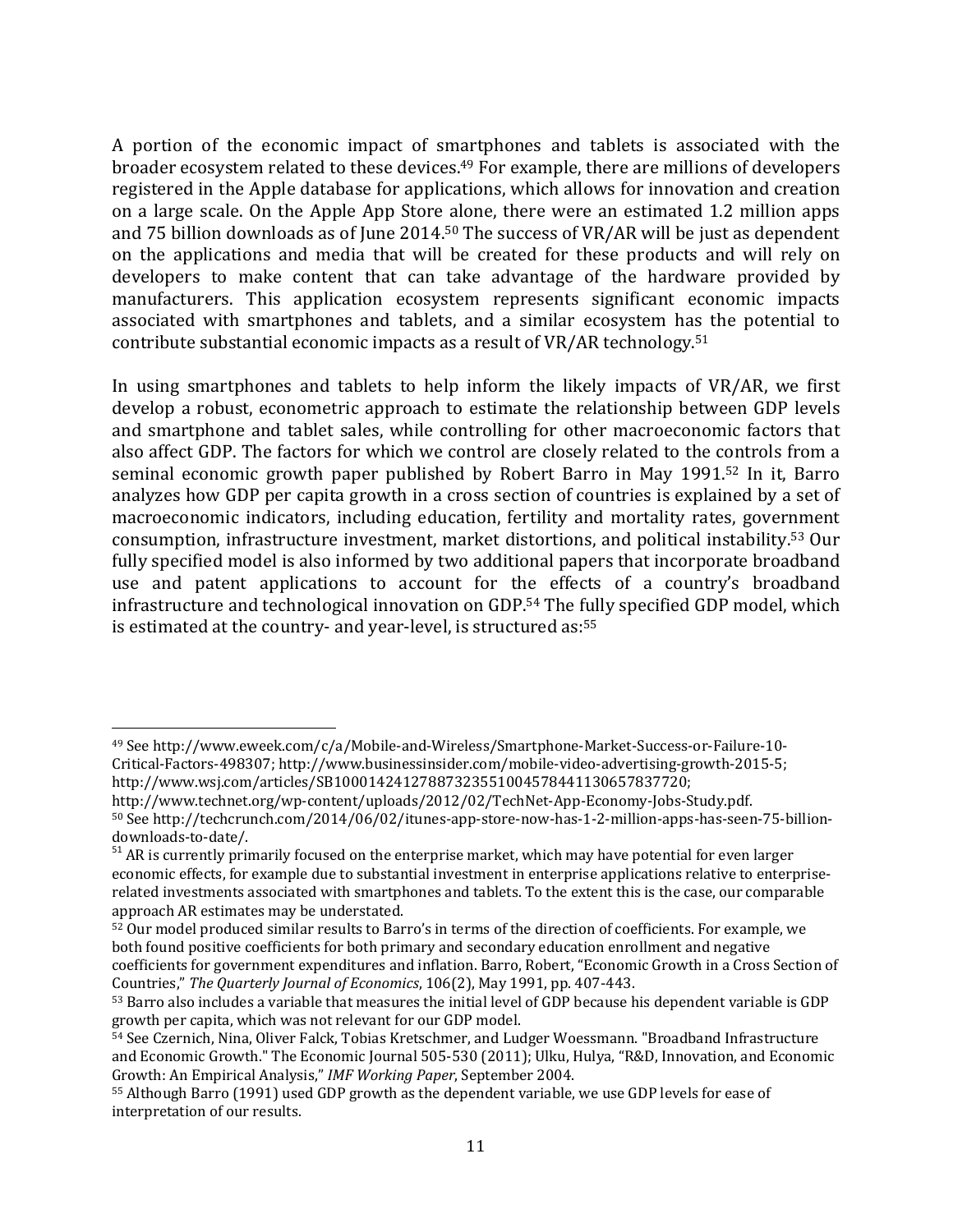$$
Y_{GDP_{t,c}} = \alpha + \beta_1 X_{SMART-TAB_{t,c}} + \beta_2 X_{PRIM_{t,c}} + \beta_3 X_{SECOND_{t,c}} + \beta_4 X_{FERTM_{t,c}} + \beta_5 X_{GOV-EX_{t,c}} + \beta_6 X_{CAP-FORM_{t,c}} + \beta_7 X_{CPI_{t,c}} + \beta_8 X_{RULELAW_{t,c}} + \beta_9 X_{TOT-POP_{t,c}} + \beta_{10} X_{PATENT_{t,c}} + \beta_{11} X_{BBAND_{t,c}} + D_t + D_c + \varepsilon
$$

where:56

- $Y_{GDP_{tc}}$  is a country's GDP in year t in country c, converted to millions of constant  $2014$  international dollars using purchasing power parity rates.<sup>57</sup>
- $X_{SMART-TAB_{t,c}}$  is the number, in millions, of smartphone and tablet units shipped in year  $t$  in country  $c$ .<sup>58</sup>
- $X_{PRIM_{tc}}$  is the ratio of the total number of students enrolled in primary education over the total official primary education age population in year  $t$  in country  $c$ ,<sup>59</sup> which is expected to positively affect GDP through a more educated workforce, leading to productivity gains.
- $X_{SECOND_{tc}}$  is the ratio of the total number of students enrolled in secondary education over the total official secondary education age population in year t in country  $c$ ,<sup>60</sup> is expected to positively affect GDP for the same reasons as  $X_{PRIM_{tc}}$ .
- $X_{FERTM_{tc}}$  is the number of births that survive to the age of 5 per woman in year t in country  $c$ ,<sup>61</sup> which is expected to negatively affect GDP because of an inverse relationship between human capital and fertility; that is, as potential parents' time becomes more valuable in line with increased human capital development, it increases the cost of raising children thereby reducing fertility.

http://data.worldbank.org/indicator/NY.GDP.MKTP.KN; 

 <sup>56</sup> Explanations of the expected relationship of each variable with GDP are based on Barro(1991), Ulku(2004), and Czernich et al.(2011).

<sup>57</sup> This variable is calculated by converting annual GDP in local currency for each country to 2014 local currency, and then converting that into international dollars using purchasing power parity rates for each country in 2014. The following World Bank variables were used in this calculation:

http://data.worldbank.org/indicator/NY.GDP.MKTP.CN; http://data.worldbank.org/indicator/PA.NUS.PPP. 58 Strategy Analytics defines smartphones as "a data-centric, cellular handset or cellular PDA with a branded, high-level operating system. The OS is open to third-party applications, encourages data-centric activities, and is typically capable of multi-tasking... The size of the smartphone should be pocketable." See Strategy Analytics, "Global Smartphone Sales Forecast For 88 Countries: 2007 to 2020," March 2014. Strategy Analytics defines tablets as, "The Tablet category refers to a mobile or portable computing device wherein all components are contained within a slate-shaped form factor with a touchscreen (operated by finger or stylus) color display. Screen sizes are split among 6 distinct ranges: 6.9" or less, 7" - 7.9", 8" - 8.9", 9" - 9.9", 10" - 10.9", and 11" or more." See Strategy Analytics, "Q3 2015: Tablet Operating System Forecast -Shipments, Installed Base & by Price Tier 2010 - 2019," August 2015.

<sup>59</sup> See http://data.worldbank.org/indicator/SE.PRM.ENRR.

<sup>60</sup> See http://data.worldbank.org/indicator/SE.SEC.ENRR. 

 $^{61}X_{FERTM_{t,c}}$  is calculated using 2 variables: Fertility Rate and Mortality Rate Under 5 (per 1,000 births). The number of births that survive to age 5 per woman = Fertility Rate  $*$  [1 – (Mortality Rate Under 5 / 1,000)]. This is similar to Barro's calculation. See Barro, Robert, "Economic Growth in a Cross Section of Countries," *The Quarterly <i>Journal of Economics*, 106(2), May 1991, pp. 407-443, at pp. 423-424. See also, http://data.worldbank.org/indicator/SP.DYN.TFRT.IN; http://data.worldbank.org/indicator/SH.DYN.MORT.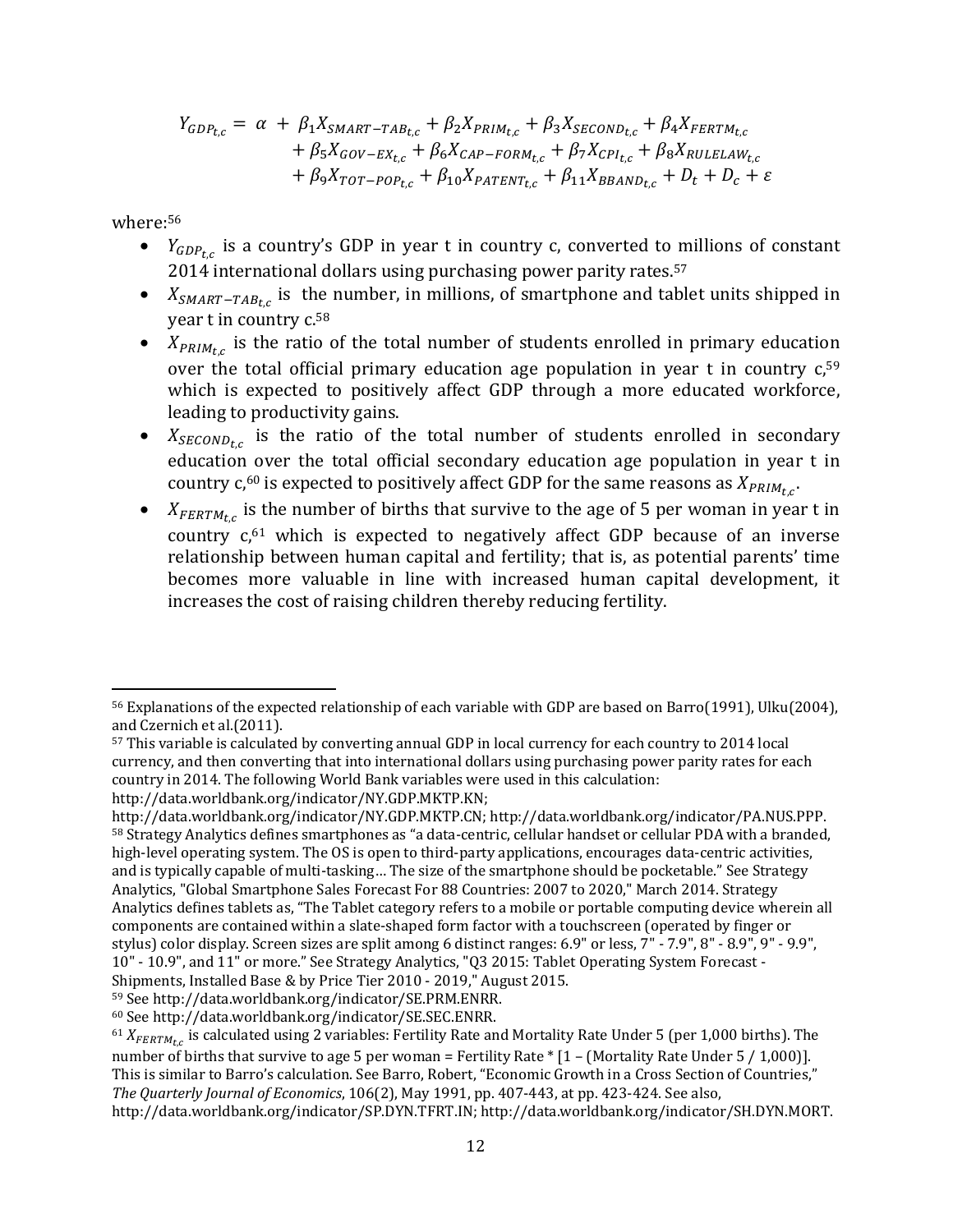- $X_{GOV-EX_{t,c}}$  is the general government final consumption expenditure as a percent of GDP in year t in country  $c$ ,<sup>62</sup> which is expected to negatively affect GDP due to distorting effects from taxation or government expenditure programs.
- $X_{CAP-FORM_{t,c}}$  is the gross capital formation as a percent of GDP in year t in country  $c$ ,<sup>63</sup> which represents infrastructure investment and is expected to positively affect GDP through increased economic activity related to such investment.
- $X_{\text{CPI}_{\text{t.c}}}$  is inflation as measured by the consumer price index in year t in country  $c$ ,<sup>64</sup> which is expected to negatively affect GDP by discouraging investment.
- $X_{RULELAW_{tc}}$  is a worldwide governance indicator for the rule of law measuring the extent to which agents have confidence in and abide by the rules of society in year t in country  $c<sub>0</sub>$ <sup>65</sup> which is expected to positively affect GDP because confidence in institutions such as property rights should encourage investment.
- $X_{TOT-POP_{t,c}}$  is the total population of a country in millions in year t in country  $c$ ,<sup>66</sup> which is expected to positively affect GDP as more people can engage in economic activity.
- $X_{PATENT_{t,c}}$  is the sum of resident and non-resident patent applications per capita in year t in country  $c,67$  which is expected to positively affect GDP as a proxy for innovation.
- $X_{BBAND_{t,c}}$  is the number of fixed broadband subscriptions per 100 people in year t in country  $c<sub>0.68</sub>$  which is expected to positively affect GDP through facilitation of information dissemination and innovation.
- $D_t$  and  $D_c$  are year t and country c dummy variables, respectively, representing year and country fixed effects.

To test the robustness of our model, we built up to this full specification by first regressing  $Y_{GDP_{t,c}}$  on only  $X_{SMAPT-TAB_{t,c}}$  and the year and country fixed effects. Next, we added the control variables from Barro(1991), followed by the addition of  $X_{PATENT_{tc}}$  based on

 $62$  The World Bank defines general government final consumption expenditure as including "all government" current expenditures for purchases of goods and services (including compensation of employees). It also includes most expenditures on national defense and security, but excludes government military expenditures that are part of government capital formation." See http://data.worldbank.org/indicator/NE.CON.GOVT.ZS.  $63$  The World Bank defines Gross Capital Formation as "Gross capital formation (formerly gross domestic investment) consists of outlays on additions to the fixed assets of the economy plus net changes in the level of inventories. Fixed assets include land improvements (fences, ditches, drains, and so on); plant, machinery, and equipment purchases; and the construction of roads, railways, and the like, including schools, offices, hospitals, private residential dwellings, and commercial and industrial buildings. Inventories are stocks of goods held by firms to meet temporary or unexpected fluctuations in production or sales, and 'work in progress." See http://data.worldbank.org/indicator/NE.GDI.TOTL.ZS.

<sup>64</sup> See http://data.worldbank.org/indicator/FP.CPI.TOTL.ZG.

 $65$  This variable "Reflects perceptions of the extent to which agents have confidence in and abide by the rules of society, and in particular the quality of contract enforcement, property rights, the police, and the courts, as well as the likelihood of crime and violence." See http://info.worldbank.org/governance/wgi/pdf/rl.pdf. 66 See http://data.worldbank.org/indicator/SP.POP.TOTL.

<sup>67</sup> See http://data.worldbank.org/indicator/IP.PAT.RESD; http://data.worldbank.org/indicator/IP.PAT.NRES. 68 See http://data.worldbank.org/indicator/IT.NET.BBND.P2.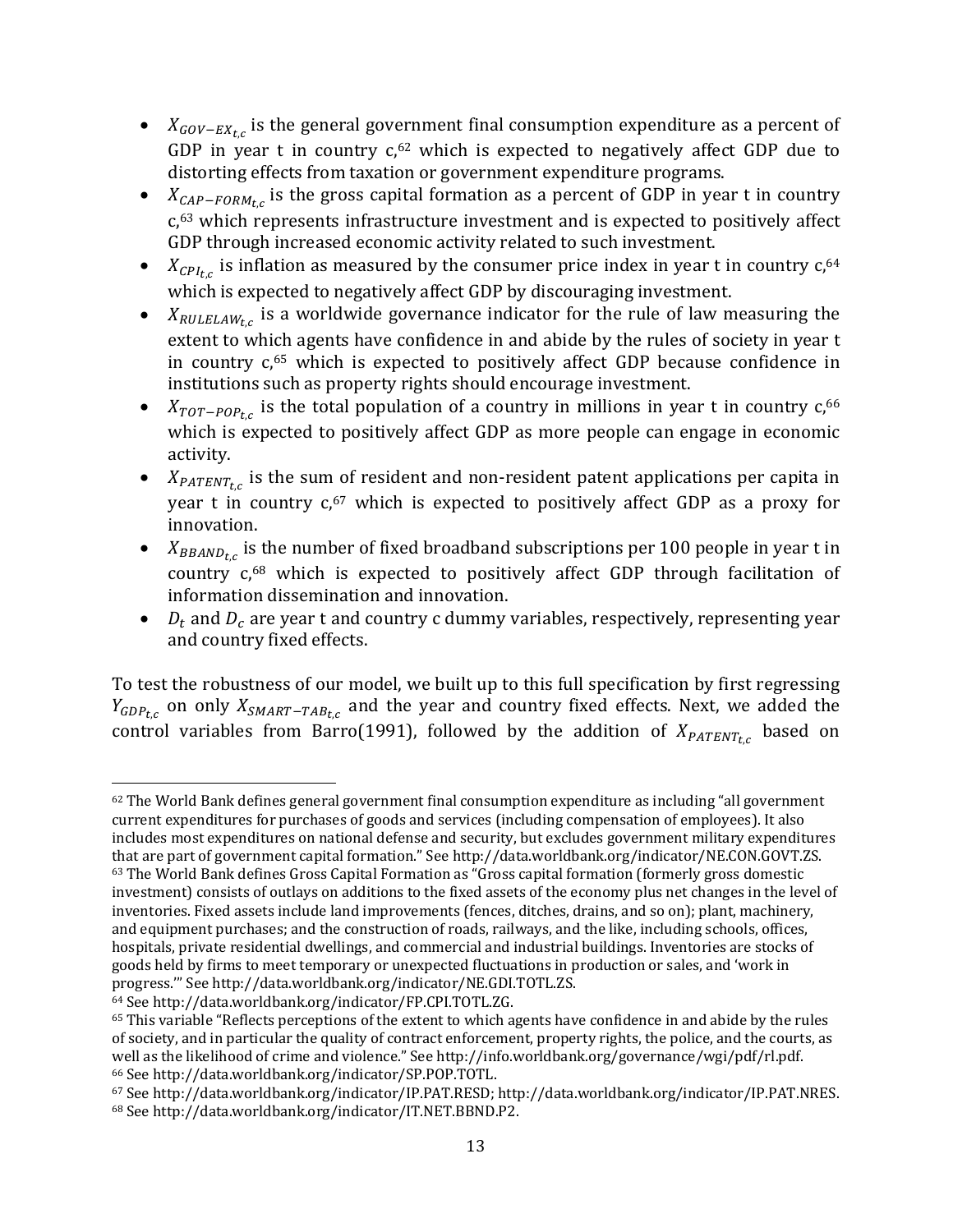Ulku(2004), and then the addition of  $X_{BBAND_{t,c}}$  based on Czernich et al. (2011). Smartphone and tablet units remain positive and statistically significant in each specification.

The data used in our regressions are obtained from the World Bank and Strategy Analytics. Specifically, we use two datasets from the World Bank, the World Development Indicators and World Governance Indicators, and smartphone and tablet unit shipment data from Strategy Analytics.<sup>69</sup> The data included in the models cover the  $2007-2013$  time period for 63 countries.70

The results from our econometric models are then used to predict the global economic impacts of VR/AR for the  $2016-2020$  time period. To do so, we use the estimated relationship between GDP and smartphone and tablet sales, along with data on smartphone and tablet ownership costs, to estimate the multiplier associated with the average cost to a consumer of acquiring and using a smartphone or tablet over its life relative to the average GDP impact of a smartphone or tablet on GDP. With this smartphone/tablet multiplier and  $VR/AR$  revenue forecasts, we are able to estimate a range of global GDP impacts of  $VR/AR$ for the  $2016 - 2020$  time period.

# **III. Findings**

Based on the two methodological approaches described above, we estimated both a "conservative approach" and "comparable approach" for VR/AR's potential economic impact on the global economy for 2016-2020. As described above, the conservative approach estimates the revenues from the sales of headsets, whereas the comparable approach estimates the larger additional impact VR/AR may have by spurring the production of additional peripheral products and innovations, and potentially leading to increased workplace productivity. Below, we discuss the results of the two approaches.

# a. *Conservative (Sales‐Based) Approach*

In order to calculate the headset revenues associated with the conservative approach, we use unit projections developed by ABIresearch<sup>71</sup> and adjusted by KZero estimates to arrive at forecasts for three potential adoption scenarios: low, medium, and high adoption. We

 69 The variables from the World Indicator Dataset includes:  $Y_{GDP_{t,C'}}$ ,  $X_{BBAND_{t,C'}}$ ,  $X_{PATENT_{t,C'}}$ ,  $X_{PRIM_{t,C'}}$ ,  $X_{SECOND_{t,C'}}$  $X_{FERTM_{t,c}}, X_{GOV-EX_{t,c}}, X_{CAP-FORM_{t,c}}, X_{CPI_{t,c}},$  and  $X_{TOT-POP_{t,c}}$ . The variable from the World Governance Indicators is  $X_{RUELAW_{tc}}$ .  $X_{SMART-TAB_{tc}}$  is from both Strategy Analytics datasets.

<sup>&</sup>lt;sup>70</sup> The data were limited to 2007 – 2013 because 2007 was the first year that Strategy Analytics reported smartphone data, and 2013 is the last year of data availability for several variables. The following 63 countries with a complete set of data are included in the model: Algeria, Australia, Austria, Bangladesh, Belarus, Belgium, Bulgaria, Canada, Chile, China, Colombia, Croatia, Czech Republic, Denmark, Ecuador, Egypt Arab Rep., Estonia, Finland, France, Georgia, Germany, Greece, Hungary, India, Indonesia, Iran Islamic Rep., Ireland, Israel, Italy, Japan, Kenya, Korea Rep., Latvia, Lithuania, Macedonia FYR, Mexico, Moldova, Morocco, Netherlands, Norway, Pakistan, Paraguay, Peru, Philippines, Poland, Portugal, Romania, Russian Federation, Saudi Arabia, Serbia, Slovak Republic, Slovenia, South Africa, Spain, Sudan, Sweden, Thailand, Turkey, Ukraine, United Kingdom, United States, Uruguay, and Venezuela.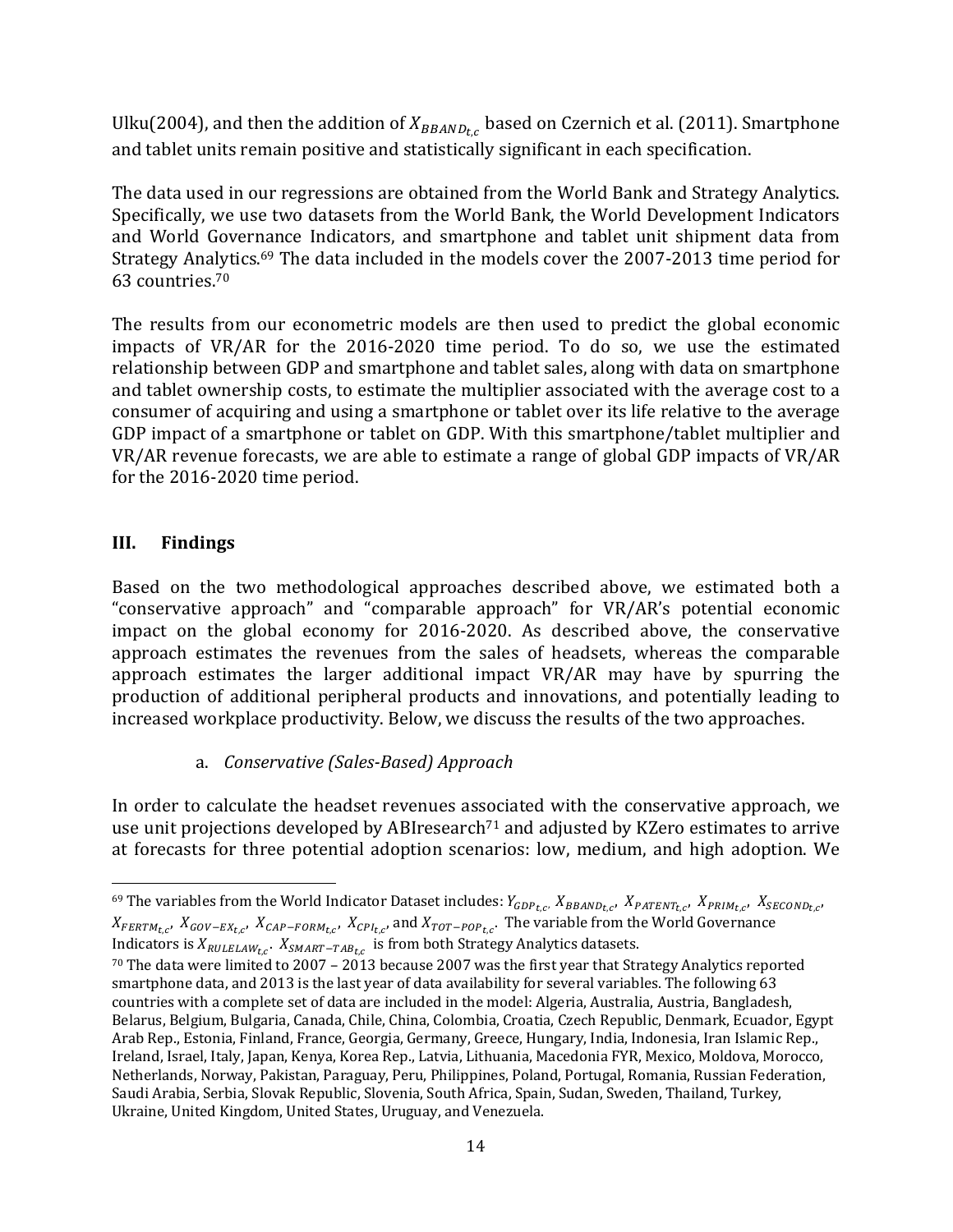also use the expected average selling price for headsets of \$150 from KZero. (In using this estimate of \$150 for average selling price, it is important to note that this represents the average price that is expected to be observed over the 2016 to 2018 time period for *all* VR/AR devices on the market. We view this estimate to be reasonable because (1) although devices such as Oculus Rift (\$599) are currently for sale in the marketplace, other less expensive devices such as Oculus Gear VR (\$99) and Google Cardboard (with a price as low as \$19.99) are also currently available, and (2) prices for consumer electronics tend to decrease over time. Finally, it is also worth noting that to the extent we use a lower price for VR/AR than is ultimately observed, our economic impact estimates will be conservative since we multiply projected sale prices by unit sale forecasts to arrive at our economic impact estimates. $72$ 

Table 3 below provides the results of this method and shows that global VR/AR revenues for 2016 to 2020 will total approximately \$2.8 billion for low adoption, \$10.3 billion for medium adoption, and  $$24.0$  billion for high adoption.<sup>73</sup>

| Table 3                                                    |  |  |  |  |
|------------------------------------------------------------|--|--|--|--|
| <b>Conservative Approach</b>                               |  |  |  |  |
| <b>Estimated Economic Impact of VR/AR Technology (\$B)</b> |  |  |  |  |
| $2016 - 2020$                                              |  |  |  |  |

| Year         | <b>Low Adoption</b> | <b>Medium Adoption</b> | <b>High Adoption</b> |
|--------------|---------------------|------------------------|----------------------|
| 2016         | \$0.2               | \$0.7                  | \$1.3                |
| 2017         | \$0.3               | \$1.1                  | \$2.5                |
| 2018         | \$0.5               | \$1.7                  | \$4.1                |
| 2019         | \$0.7               | \$2.7                  | \$6.5                |
| 2020         | \$1.1               | \$4.1                  | \$9.7                |
| <b>Total</b> | \$2.8               | \$10.3                 | \$24.0               |

#### **Note:**

[1] Estimated Revenue = \$150 \* Projected Units from Table 1. \$150 is the average estimated unit cost for 2016 - 2018 from KZero. It is assumed that average price will not change after this period.

#### **Sources:**

Table 1; KZero Worldwide, "VR Market Sizing," at Slide 17, available at: http://www.kzero.co.uk/blog/consumer-virtual-reality-market-worth-13bn-2018/.

<u> 1989 - Johann Stoff, fransk politik (d. 1989)</u>

 $72$  The \$150 average selling price we use only represents VR headsets. AR headsets are currently primarily targeted for the enterprise market at much higher price points, for example around \$2,000 (based on conversations with ABIresearch). Thus, our economic impact estimates for AR are even more conservative. <sup>73</sup> If AR headsets are excluded from our conservative approach, we forecast that global VR revenues for 2016 to 2020 will total approximately \$1.9 billion for low adoption, \$6.9 billion for medium adoption, and \$16.1 billion for high adoption.

<sup>&</sup>lt;sup>71</sup> ABIresearch's VR estimates are based on conversations with companies, early sales for released models and developer kits, planned released dates, and industry knowledge. Their AR estimates are also based on conversations with potential enterprise customers.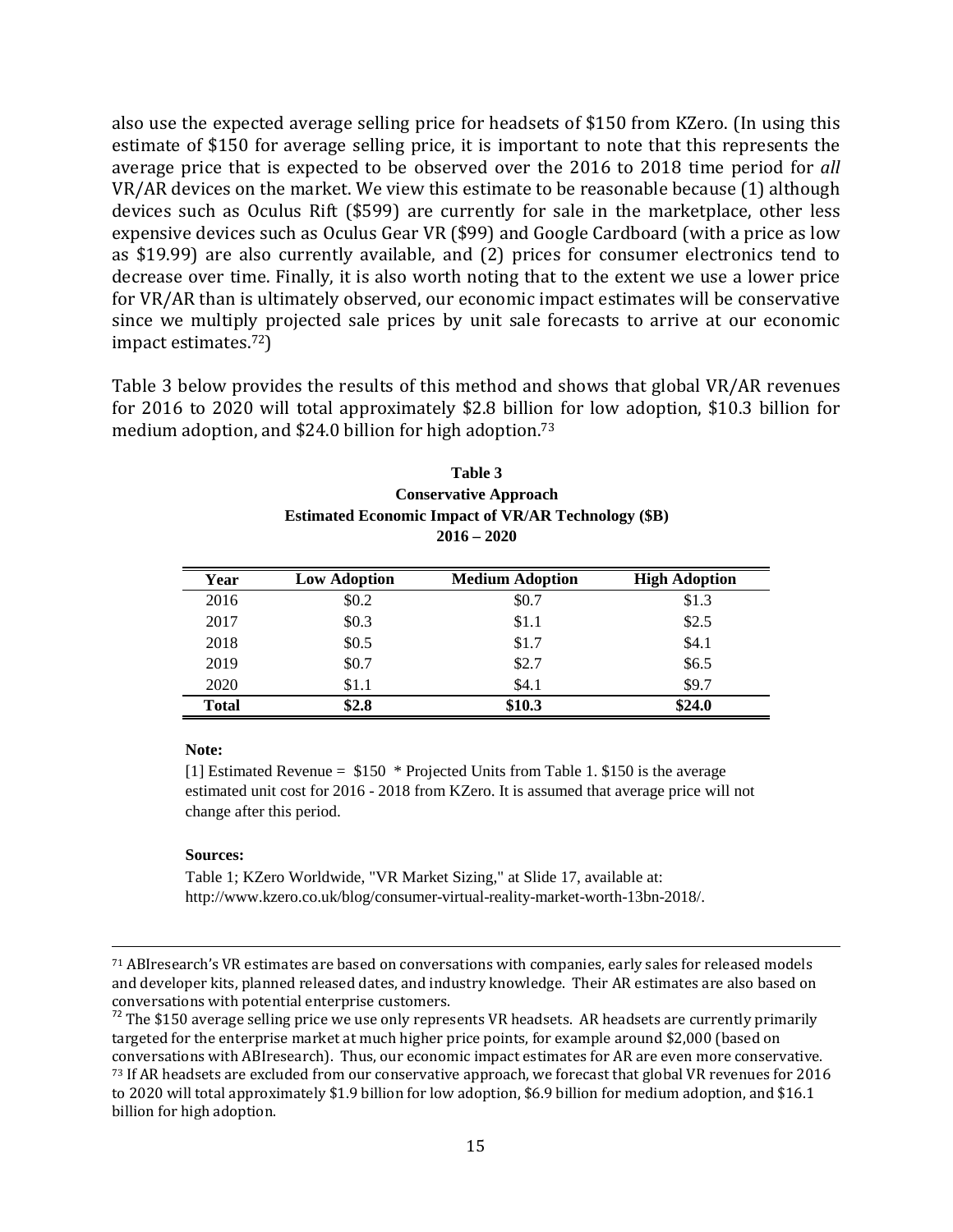### b. *Comparable (Econometric) Approach*

The regression results from the comparable approach where we estimate the effect of smartphones and tablets on GDP can be found below in Table 4. Generally, we find the expected signs on the coefficients in our regression models. For example, larger numbers of broadband subscribers are associated with higher GDP levels, and increased inflation is associated with lower GDP levels.

**Table 4**

| таріс 4<br><b>Comparable Approach</b><br><b>Dependent Variable: GDP</b><br>$2007 - 2013$ |                  |                 |                 |                 |
|------------------------------------------------------------------------------------------|------------------|-----------------|-----------------|-----------------|
| <b>Independent Variables</b>                                                             | $\bf(1)$         | (2)             | (3)             | (4)             |
| Smartphone + Tablet Units Shipped (MM)                                                   | ***<br>14,370    | ***<br>11,737   | 11,782<br>***   | ***<br>11,262   |
| Enrolled in Primary Schooling (%)                                                        |                  | 2,329           | 4,277           | 7,926           |
| Enrolled in Secondary Schooling (%)                                                      |                  | 4,707           | 5,221           | 4,692           |
| Fertility Rate Adjusted for Child Mortality                                              |                  | 560,483         | 656,580         | 518,703         |
| Government Expenditure (% GDP)                                                           |                  | (14, 408)       | (19,783)        | (10, 349)       |
| Gross Capital Formation (% GDP)                                                          |                  | 5,947           | 6,734           | 9,211           |
| Inflation, Consumer Prices (%)                                                           |                  | (2,615)         | (2,847)         | (3,141)         |
| Rule of Law Index                                                                        |                  | 178,640 *       | 162,580 *       | 188,500<br>**   |
| Total Population (MM)                                                                    |                  | 28,528<br>***   | 28,952<br>***   | ***<br>27,849   |
| Patent Applications per Capita                                                           |                  |                 | (20, 686, 010)  | 42,178,820      |
| Broadband Subscribers per 100 People                                                     |                  |                 |                 | $14,257$ *      |
| Constant                                                                                 | 1,041,898<br>*** | $(2,897,555)$ * | $(3,251,124)$ * | $(3,481,985)$ * |
| # Observations                                                                           | 532              | 405             | 367             | 342             |
| Adjusted $R^2$                                                                           | 0.66             | 0.78            | 0.78            | 0.80            |

#### **Notes:**

[1] GDP (\$MM) is in millions of constant 2014 international dollars representing purchasing power parity. This variable is calculated using "GDP (constant local currency ("LCU"))," "GDP (current LCU)," and "PPP conversion factor, GDP (LCU per international \$)," with 2014 as the base year.

[2] All specifications are fixed effect models, to account for both country and year effects.

[3] \*\*\* represents statistical significance at the 1% level. \*\* represents statistical significance at the 5% level. \* represents statistical significance at the 10% level.

[4] Number of observations vary between models due to specification differences and data availability.

#### **Sources:**

The World Bank, World Development Indicators, October 14, 2015, available at: http://data.worldbank.org/data-catalog/worlddevelopment-indicators; The World Bank Group, Worldwide Governance Indicators, October 2015, available at: http://info.worldbank.org/governance/wgi/index.aspx#home; Strategy Analytics, "Global Smartphone Sales Forecast For 88 Countries: 2007 to 2020," March 2014; Strategy Analytics, "Q3 2015: Tablet Operating System Forecast - Shipments, Installed Base & by Price Tier 2010 - 2019," August 2015.

To test the robustness of our model, we first regressed GDP on only smartphone and tablet units, and year and country fixed effects, as shown in Table  $4$  column  $(1)$ . While the fixed effects should account for a great deal of the unobserved variation in GDP, in columns (2) to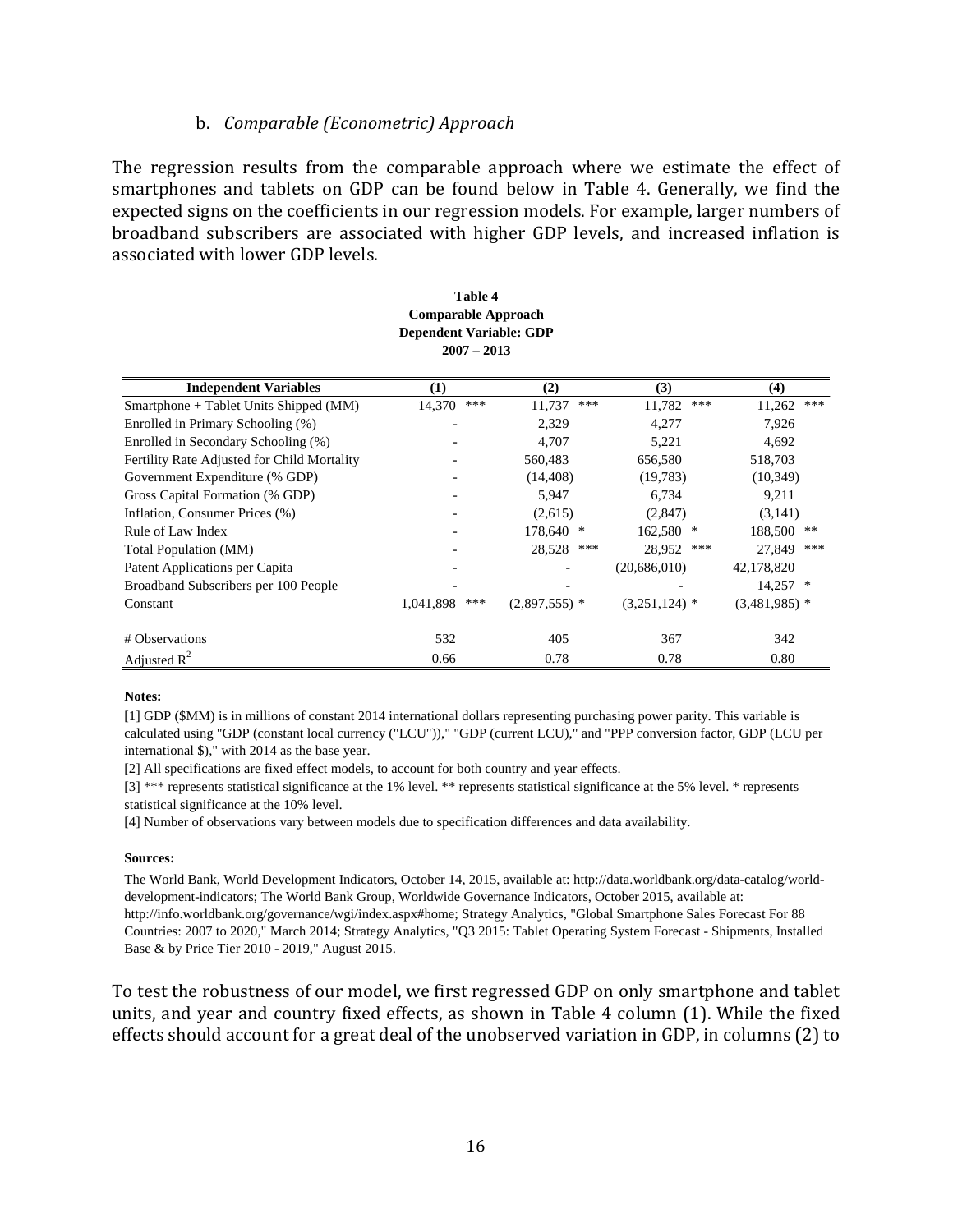(4) we included additional control variables found in the economic growth literature.<sup>74</sup> Smartphone and tablet units remain positive and statistically significant in each specification. Focusing on our fully specified model of GDP shown in Table 4 column  $(4)$ , which provides the most conservative estimated effect of smartphones and tablets, we find that each smartphone/tablet shipped is associated with  $$11,262$  in additional GDP.<sup>75</sup> This result is consistent across the specifications presented in Table 4.76

Another way to interpret the coefficient on the smartphone/tablet variable in our GDP regression is to compare it to the average cost to a consumer of acquiring and using a smartphone or tablet over its life. This comparison results in a multiplier that captures the additional economic activity stemming from smartphones and tablets, over and above (and not including) the money spent by consumers to purchase and own the devices over their useful lives. Assuming, based on 2014 data across a set of countries, an average smartphone/tablet acquisition cost of \$459, an average monthly wireless phone and/or data plan of \$70, and an average replacement time of 31 months, the total cost is over \$2,600 per device.<sup>77</sup> Thus, the impact of an additional smartphone or tablet on GDP represents a multiplier of approximately 4.3 times the cost to the consumer of owning the device.<sup>78</sup> These calculations are detailed below in Table 5.

 <sup>74</sup> Specifically, we added control variables based on Barro(1991), followed by the addition of  $X_{PATENT_{t,c}}$  based on Ulku(2004), and then the addition of  $X_{BBAND_{tc}}$  based on Czernich et al. (2011).

<sup>&</sup>lt;sup>75</sup> Because  $Y_{GDP_{tc}}$  is measured in constant 2014 international dollars using purchasing power parity rates, this coefficient estimate is as well.

 $76$  Although not provided in this report, we conducted a number of sensitivities. First, given concerns about potential omitted variable bias, we included data on feature phone sales (i.e., traditional cell phones). In controlling for sales of feature phones, the coefficient on smartphones/tablets in our regression increased. As such, the estimates we report in Table 4 are conservative in that they ultimately suggest a lower economic impact than if we controlled for feature phones sales. We also attempted to control for sales of PCs and gaming consoles, but were unable to find sufficiently comprehensive data, and thus did not control for PC or gaming console sales in our model. Second, we investigated the sensitivity of our standard errors to potential autocorrelation by first clustering our standard errors by year. This had no effect on the significance of the smartphone/tablet coefficient presented in Table 4. We next used Driscoll-Kraay's (1998) covariance matrix estimator that produces heteroskedasticity- and autocorrelation-consistent standard errors. In using the Driscoll-Kraay (1998) covariance matrix, we allowed for  $AR(1)$ ,  $AR(2)$ , and  $AR(3)$  processes. As with our clustering by year, this had no effect on the significance of the smartphone/tablet coefficient presented in Table 4. And finally, we first-differenced our dependent and independent variables to account for potential autocorrelation, and ran our regression on these first-differenced variables. This also had no effect on the significance of the smartphone/tablet coefficient.

<sup>77</sup> Table 5. Average device purchase price and monthly plan costs are reported in 2014 international dollars using purchasing power parity rates.

 $78$  4.3 = \$11,262 / \$2,647.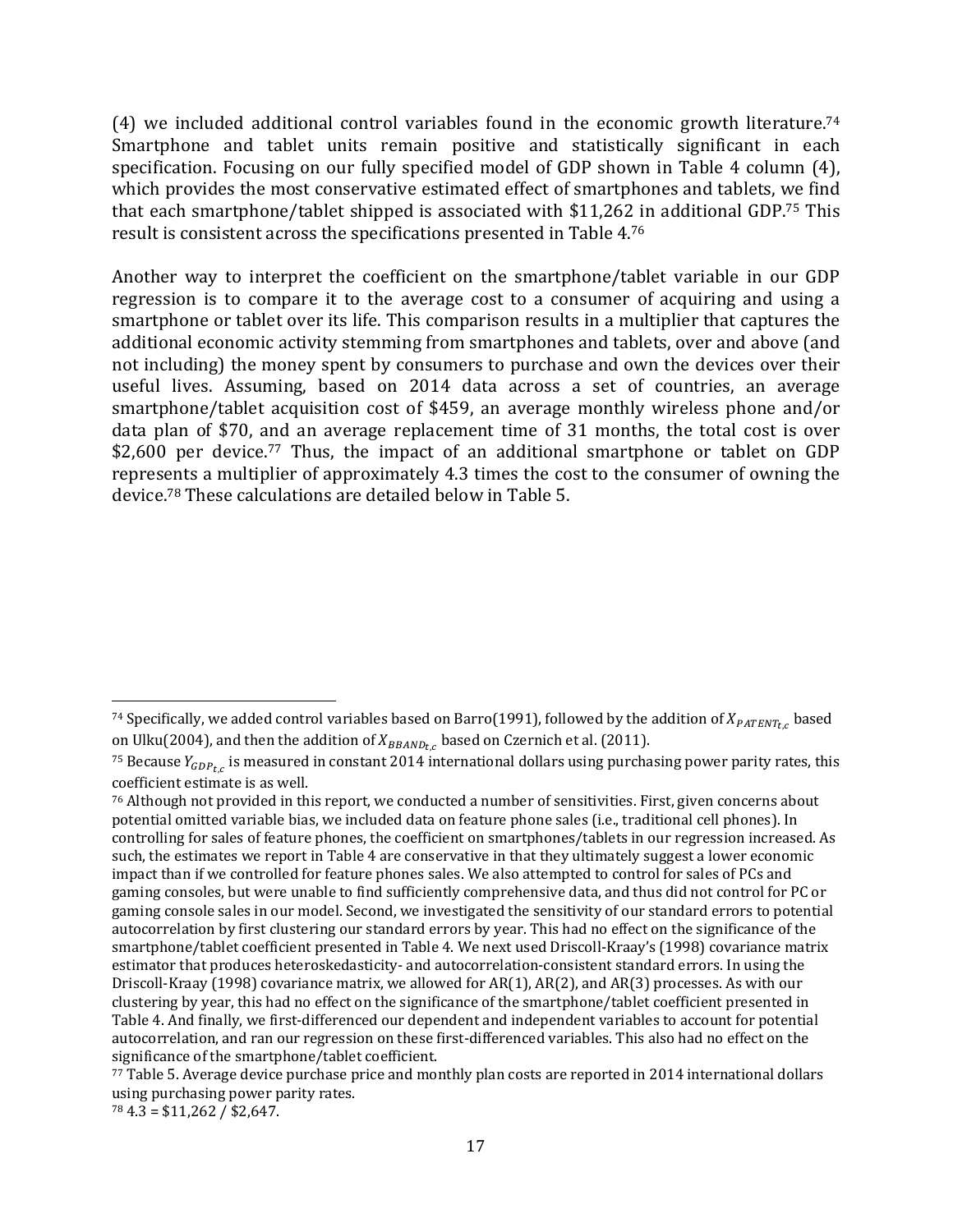## **Table 5 Comparable Approach Cost of Ownership for a Smartphone/Tablet 2014**

| <b>Variable</b>                                           | Value    |  |
|-----------------------------------------------------------|----------|--|
| [1] Average Cost of Smartphone/Tablet Cellular Plan       | \$70     |  |
| [2] Average Smartphone Replacement Time (Months)          | 31.4     |  |
| [3] Total Cost of Cellular Plan                           | \$2,189  |  |
| [4] Average Cost of Smartphone/Tablet                     | \$459    |  |
| [5] Total Cost of Owning a Smartphone/Tablet              | \$2,647  |  |
| [6] Estimated per Unit Impact of Smartphone/Tablet on GDP | \$11,262 |  |
| [7] Estimated Smartphone/Tablet Multiplier                | 4.3      |  |

### **Notes:**

[1] Calculated as the weighted average price for various types of smartphone and tablet cellular plans. An average plan was determined by averaging all plan prices together for each country with available data, inflating 2013 dollars to 2014 dollars using the World Bank's CPI Index, and then weighting each country's average by shipments in 2014. There were 39 and 38 countries used to calculate the weighted average smartphone and tablet price, respectively. It is assumed that all tablets use a cellular plan. All final numbers are reported in 2014 international PPP dollars.

 $[3] = [1] * [2].$ [2] Replacement time represents the global monthly replacement time from 2014 for smartphones.

[4] Calculated as the 2014 weighted average selling price for both smartphones and tablets by shipment volumes. There were 29 and 6 countries/regions used to calculate a weighted average smartphone and tablet cost, respectively. Numbers are then converted into international PPP dollars first by multiplying by the exchange rate and then dividing by the PPP conversion factor. Final numbers are reported in 2014 international PPP dollars.

 $[5] = [3] + [4].$ [6] From Table 4.  $[7] = [6]/[5]$ .

### **Sources:**

Strategy Analytics, "Global Smartphone Replacement Cycle by Country," December 2014; Strategy Analytics, "Q3 2015: Tablet Operating System Forecast - Shipments, Installed Base & by Price Tier 2010 - 2019," August 2015; Strategy Analytics, "Global Smartphone Sales Forecast For 88 Countries: 2007 to 2020," March 2014; IDC, IDC Worldwide Quarterly Mobile Phone Tracker, 2015Q3, November 16, 2015, available at: http://www.idc.com/home.jsp; IDC Worldwide Quarterly Tablet Tracker, 2015Q3, November 16, 2015, available at: http://www.idc.com/home.jsp; FCC Fourth International Broadband Data Report, February 4, 2015, at 32, 90-100; The World Bank, World Development Indicators, October 14, 2015, available at: http://data.worldbank.org/data-catalog/worlddevelopment-indicators.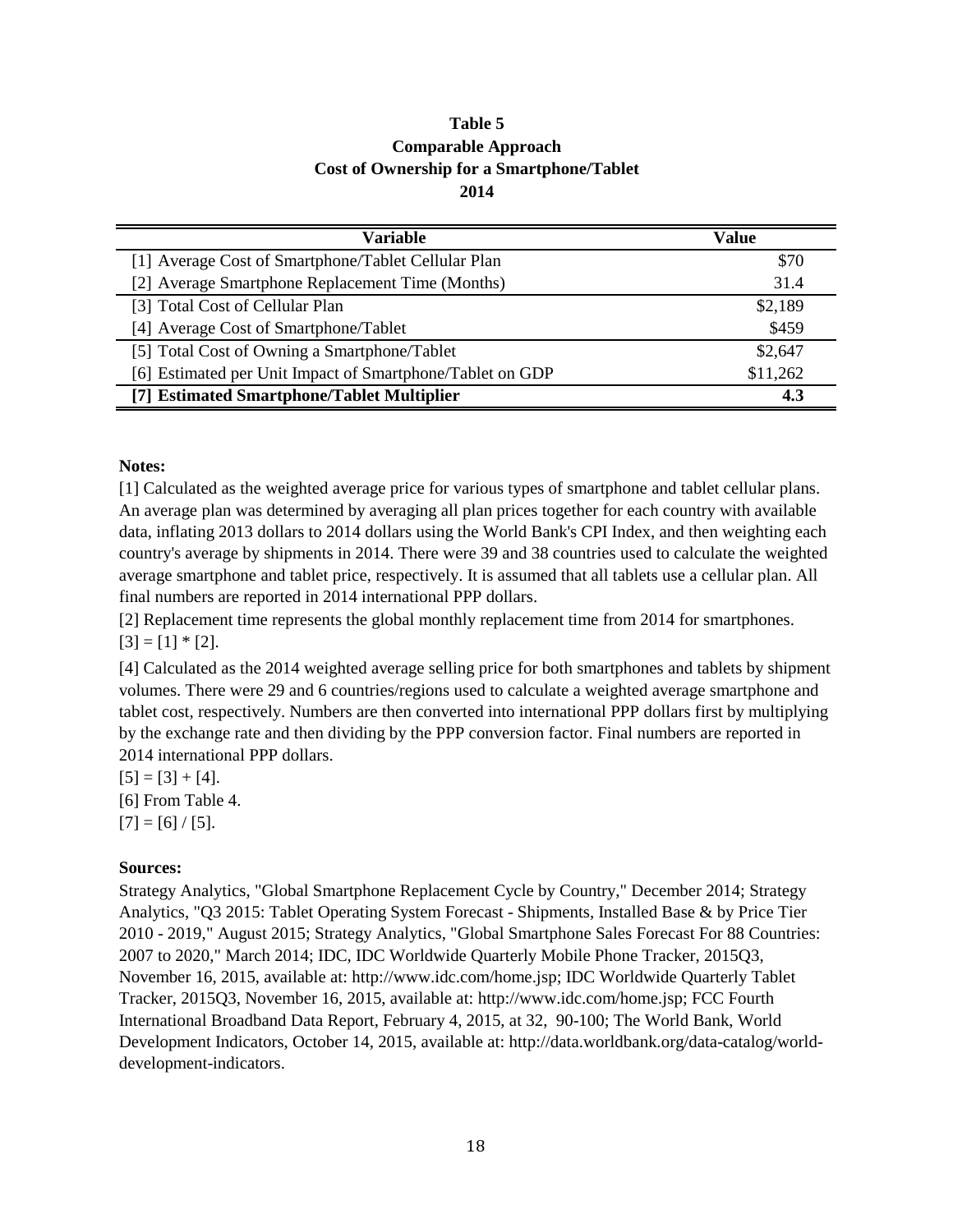Applying this multiplier to projected VR/AR revenues from the conservative approach results in an additional estimated economic impact of VR/AR technology of \$102.0 billion associated with the potential ecosystem of economic activity that could stem from adoption of VR/AR technology in the high adoption scenario.<sup>79</sup> If, however, VR/AR shipments represent medium adoption, the associated 68.5 million forecasted units could have a \$43.7 billion economic impact, while low adoption representing 18.5 million forecasted units could have a \$11.8 billion economic impact over the same time period.<sup>80</sup> These calculations are detailed below in Table  $6^{81}$  Figure 1 displays these economic impact estimates for each year and adoption scenario.

| Table 6                                                    |
|------------------------------------------------------------|
| Comparable Approach                                        |
| <b>Estimated Economic Impact of VR/AR Technology (\$B)</b> |
| $2016 - 2020$                                              |

|                                                | <b>Low Adoption</b> | <b>Medium Adoption</b> | <b>High Adoption</b> |
|------------------------------------------------|---------------------|------------------------|----------------------|
| [1] Estimated Smartphone/Tablet Multiplier     | 4.3                 | 4.3                    | 4.3                  |
| [2] Estimated VR/AR Sales Revenue (\$B)        | \$2.8               | \$10.3                 | \$24.0               |
| [3] Estimated Additional Economic Impact (\$B) | \$11.8              | \$43.7                 | \$102.0              |

### **Notes:**

[1] From Table 5. [2] From Table 3.  $[3] = [1] * [2].$ 

#### **Sources:**

Table 3; Table 5.

 $79$  We apply the multiplier to VR/AR headset revenues without accounting for a data plan because we assume most households owning a VR/AR device would already have the relevant broadband and/or wireless data subscription before acquiring the VR/AR device. In applying this multiplier, we also note that we did not account for the cost of computers, gaming consoles and/or smartphones that may be used in conjunction with VR/AR devices since we think it is likely that most households are likely to already have a VR/AR compliantcomputer, gaming console and/or smartphone prior to purchasing a  $VR/AR$  headset. To the extent our assumption is incorrect, and more consumers purchase a computer, gaming console and/or smartphone for the sole purpose of using a VR/AR headset, our economic impact estimates are understated.

<sup>80</sup> We also considered another lower and upper bound for these estimates of VR/AR's economic impact associated with the 95% confidence interval around the smartphone and tablet coefficient estimate. While the point estimate is \$11,262 and is significantly different from zero, the 95% confidence interval around that estimate is \$7,140 on the low end and \$15,384 on the high end. This means there is a 95% chance that the true value of the coefficient falls within that range. The additional economic impact of VR/AR based on the low end ranges from \$7.5 billion for low adoption to \$64.7 billion for high adoption. On the high end, that range represents \$16.1 to \$139.4 billion.

 $81$  If AR headsets are excluded from our comparable approach, we estimate that for VR, the additional economic impact for 2016 to 2020 will total approximately \$7.9 billion for low adoption, \$29.4 billion for medium adoption, and \$68.5 billion for high adoption.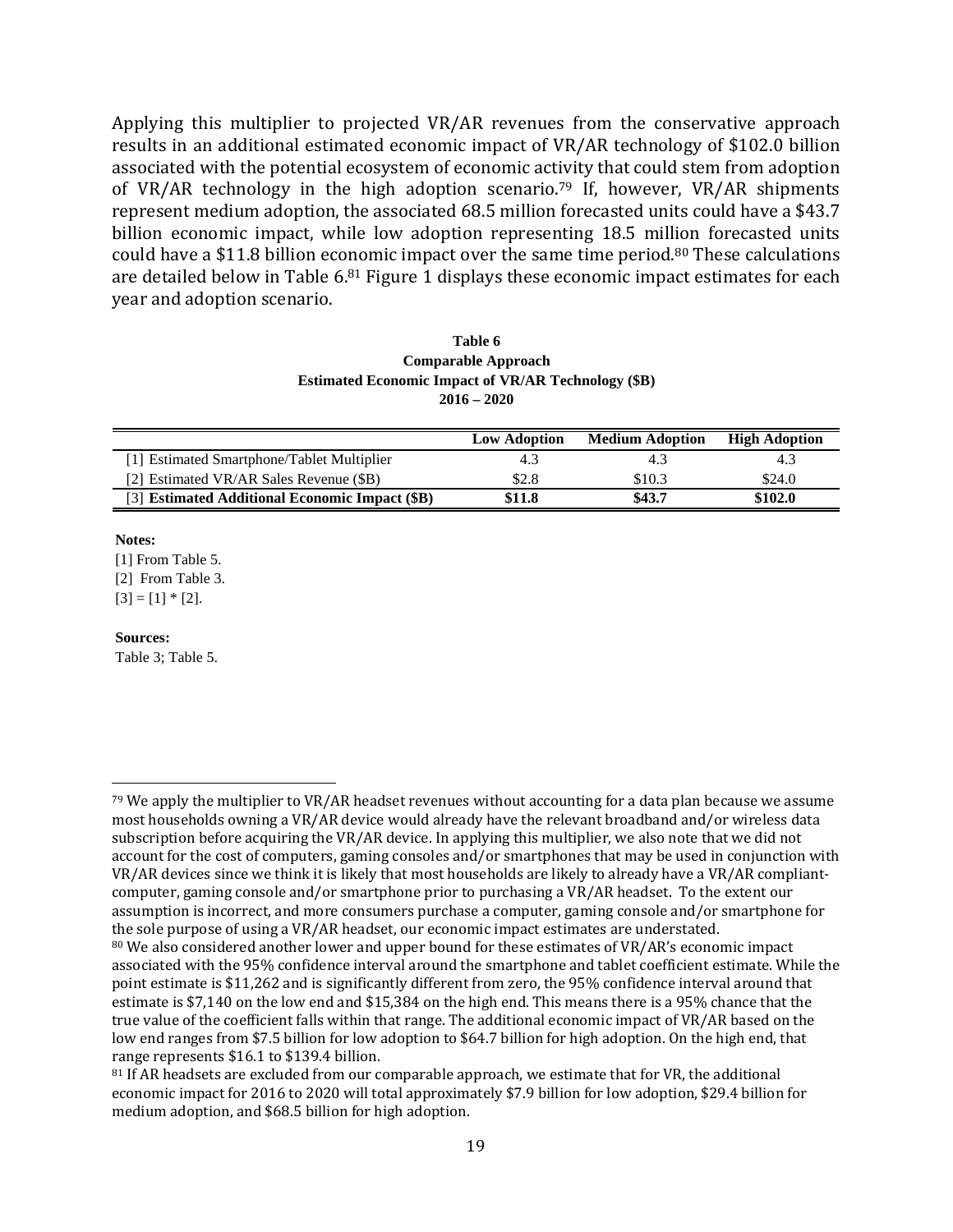



Table 3; Table 6.

Together, the conservative and comparable approaches represent an aggregate estimate of economic impact, including both the revenues generated from selling VR/AR devices in the next five years as well as additional GDP that will potentially be generated by economic activity in the larger VR/AR ecosystem. We estimate the total economic potential of VR/AR technology over the next five years could range from \$14.6 billion in the low adoption scenario, to \$54.0 billion for medium adoption, to \$126.0 billion if high adoption is realized. Figure 2 displays these total economic impact estimates by year and adoption scenario.<sup>82</sup>

<sup>82</sup> If AR headsets are excluded from our analysis, we estimate that the total economic potential of VR technology over the next five years could be \$9.8 billion for low adoption, representing the addition of \$1.9 billion in headset revenues and \$7.9 billion in additional multiplier effect capturing related ecosystems of economic activity. This total economic potential could reach \$36.3 billion for medium adoption or could be up to \$84.6 billion for high adoption.